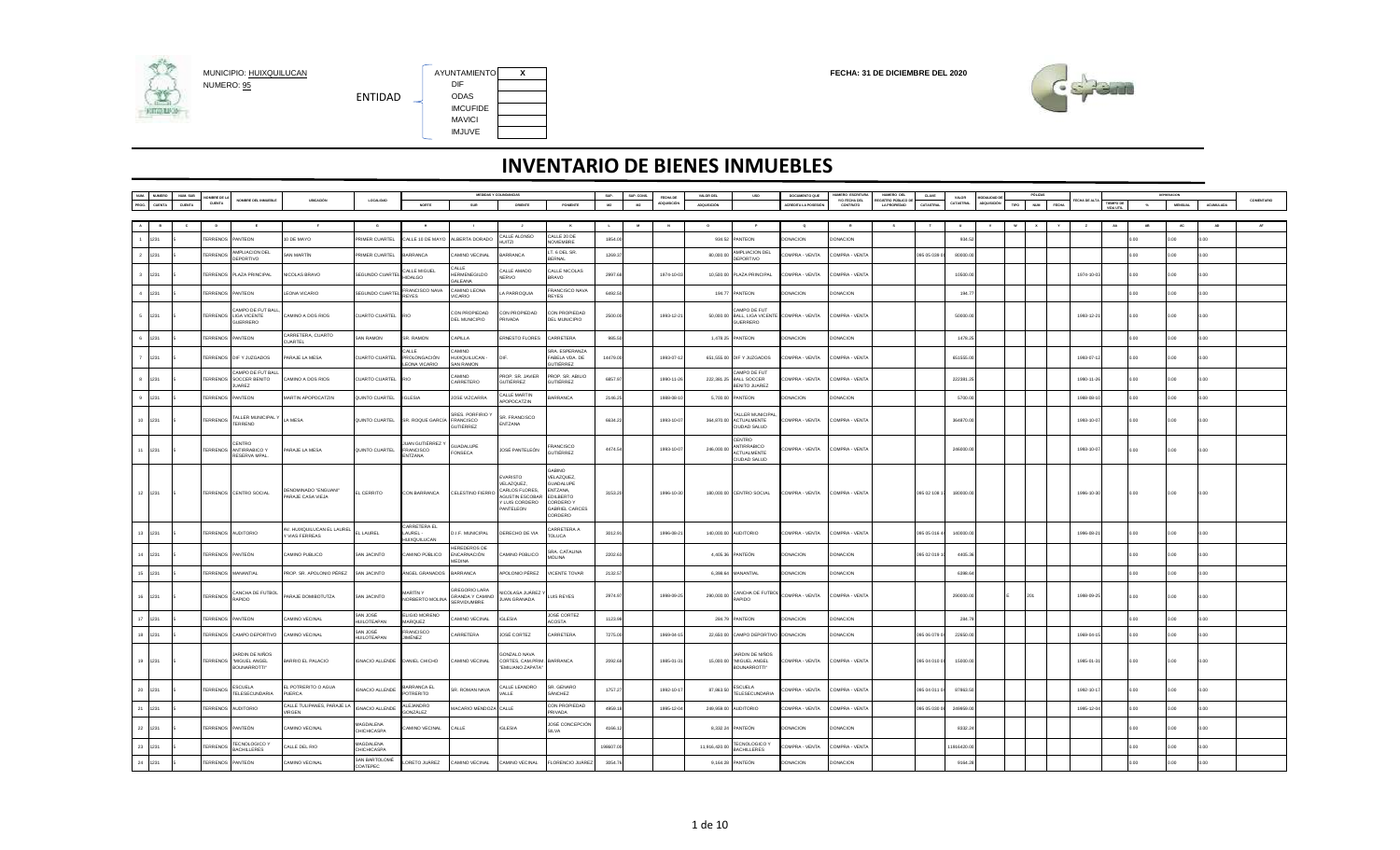

AYUNTAMIENTO X<br>DIF IMCUFIDE MAVICI IMJUVE



| NUM. | <b>NUMERO</b> | NUM. SUB | OMBRE DE LA            |                                                            |                                                                                                  |                                    |                                                | MEDIDAS Y COLINDANCIAS                                           |                                                |                                     | SUP.     | SUP. CONS. | FECHA DE   | VALOR DEL          | <b>USO</b>                                                     | DOCUMENTO QUE                                           | NUMERO ESCRITURA                 | NUMERO DEL                               | <b>CLAVE</b> | VALOR     | MODALIDAD DE |      | PÓLIZAS                    |            |         |           | DEPRESACION    |                  |                                                                                                                                                                                                                      |
|------|---------------|----------|------------------------|------------------------------------------------------------|--------------------------------------------------------------------------------------------------|------------------------------------|------------------------------------------------|------------------------------------------------------------------|------------------------------------------------|-------------------------------------|----------|------------|------------|--------------------|----------------------------------------------------------------|---------------------------------------------------------|----------------------------------|------------------------------------------|--------------|-----------|--------------|------|----------------------------|------------|---------|-----------|----------------|------------------|----------------------------------------------------------------------------------------------------------------------------------------------------------------------------------------------------------------------|
| PROG | <b>CUENTA</b> | CUENTA   | CUENTA                 | NOMBRE DEL INMUEBLE                                        | UBICACIÓN                                                                                        | <b>LOCALIDAD</b>                   | NORTE                                          | SUR                                                              | ORIENTE                                        | PONENTE                             | M2       | M2         | QUISICIÓ   | ADQUISICIÓN        |                                                                | ACREDITA LA POSESIÓN                                    | <b>Y/O FECHA DEL</b><br>CONTRATO | FOISTRO PÚBLICO E<br><b>LA PROPIEDAD</b> | CATASTRAL    | CATASTRAL | LOQUISICIÓN  | TIPO | <b>NUM</b><br><b>FECHA</b> | CHA DE AL  | ПЕМРО С | $^{16}$   | <b>MENSUAL</b> | <b>ACUMULADA</b> | <b>COMENTARIO</b>                                                                                                                                                                                                    |
| 25   | 1231          |          | <b>TERRENOS</b>        | ESCUELA<br><b>TELESECUNDARIA</b>                           | PARAJE DENOMINADO<br>"JUANTE"                                                                    | AN BARTOLOMÉ<br>COATEPEC           | <b>SR. SOTERO IBAÑEZ</b>                       | CALLE ACUEDUCTO<br>LERMA                                         | SR. SOTERO IBAÑEZ                              | SR. ATANACIO<br><b>IBANEZ REYES</b> | 1000.00  |            | 1993-07-0  | 30,000.0           | SCUELA<br><b>TELESECUNDARIA</b>                                | OMPRA - VENTA                                           | COMPRA - VENTA                   |                                          |              | 30000.0   |              |      |                            | 1993-07-05 |         | $00 -$    | n nn           | n n              |                                                                                                                                                                                                                      |
| 26   | 1231          |          |                        | <b>TERRENOS UNIDAD DEPORTIVA</b>                           | PARAJE MONTE DE MAGUEY                                                                           | <b>SAN BARTOLOMÉ</b><br>OATEPEC    | ELESFORO IBAÑEZ                                | <b>ROPIEDAD</b><br><b>PRIVADA</b>                                | SR MORON                                       | LUCIO Y ROMAN<br><b>IBAÑEZ</b>      | 21235.00 |            |            | 1.430.000.00       | UNIDAD DEPORTIVA COMPRA - VENTA                                |                                                         | COMPRA - VENTA                   |                                          |              | 1430000.0 |              |      |                            |            |         | 0.00      | n nn           | n nn             |                                                                                                                                                                                                                      |
| 27   | 1231          |          | <b><i>TERRENOS</i></b> | PANTEÓN                                                    | CALLE DE LA IGLESIA                                                                              | AN CRISTÓBAL<br><b>TFXCALLICAN</b> | IOSÉ PÉREZ NAVA                                | <b>GLESIA</b>                                                    | BARRANCA                                       | AMINO VECINAL                       | 6375.00  |            | 1995-12-0  | 19,125.00          | PANTEÓN                                                        | <b>ONACION</b>                                          | DONACION                         |                                          |              | 19125.0   |              |      |                            | 1995-12-0  |         | .00       | 0.00           | $00^{1}$         |                                                                                                                                                                                                                      |
| 28   | 1231          |          |                        |                                                            | ESCUELA PRIMARIA Y LA CARRETERA Y BARRANCA<br>TERRENOS RESERVA MUNICIPAL DEL CAPULIN, EL MIRADOR | L MIRADOR                          | CONSTRUCTORA<br>ZUÑIGA S.A. DE C.V.            | <b>ARRETERA</b><br>HUIXQUILUCAN-<br>NAUCALPAN                    | CON PROPIEDAD<br>PRIVADA                       | <b>BARRANCA</b>                     | 14322.74 |            |            | 430,000.00         | <b>ESCUELA PRIMARIA</b><br>Y RESERVA<br><b>MUNICIPAL</b>       | COMPRA - VENTA                                          | COMPRA - VENTA                   |                                          |              | 430000.0  |              |      |                            |            |         | 0.00      | 00.0           | 0.00             | <b>MASIÓN POR COLINDANTI</b><br>DEL MIRADOR                                                                                                                                                                          |
|      | 29 1231       |          |                        | CANCHA DE FUT<br>TERRENOS BALL RAPIDO Y<br>CENTRO DE SALUD | CALLE GODORNIZ                                                                                   | SAN CRISTÓBAL<br>TEXCALUCAN        |                                                |                                                                  |                                                |                                     | 623.00   |            | 1994-05-31 | 180,000.00         | CANCHA DE FUT<br><b>BALL RAPIDO Y</b><br>CENTRO DE SALUD       | COMPRA - VENTA                                          | COMPRA - VENTA                   |                                          |              | 180000.0  |              |      |                            | 1994-05-31 |         | 0.00      | 0.00           | 0.00             |                                                                                                                                                                                                                      |
| 30   | 1231          |          | ERRENOS                | TANQUE DE AGUA Y<br><b>ACCESO</b>                          | EL MIRADOR PARAJE DORANI                                                                         | SAN CRISTÓBAI<br>FXCALLICAN        |                                                |                                                                  |                                                |                                     | 203.79   |            | 1997-04-1  | 15,000.00          | TANQUE DE AGUA '<br>ACCESO                                     | COMPRA - VENTA                                          | COMPRA - VENTA                   |                                          |              | 15000.0   |              |      | 229                        | 1997-04-1  |         | 0.00      | 0.00           | 0.00             |                                                                                                                                                                                                                      |
| 31   | 1231          |          |                        | <b>TERRENOS PANTEON</b>                                    | CAMINO VECINAL                                                                                   | AN FRANCISCO<br>AYOTUXCO           | <b>FREDA</b>                                   | <b>CAMINO VECINAL</b>                                            | ANTONIO FLORES<br>GUADALUPE DE LA<br>RUZ       |                                     | 3057.5   |            |            |                    | 4.486.35 PANTEON                                               | DONACION                                                | <b>DONACION</b>                  |                                          |              | 4486.3    |              |      |                            |            |         | n nn      | n G            | 0.00             |                                                                                                                                                                                                                      |
| 32   | 1231          |          |                        | <b>TERRENOS PANTEON</b>                                    | CAMINO VECINAL                                                                                   | SAN FRANCISCO<br>YOTUXCO           | ABLO GARCIA                                    | <b>REYES GARCIA</b>                                              | CAMINO VECINAL                                 | <b>BARRANCA</b>                     | 2029.50  |            |            |                    | 3,062.80 PANTEON                                               | DONACION                                                | <b>DONACION</b>                  |                                          |              | 3062.80   |              |      |                            |            |         | n nn      | n nn           | n on             |                                                                                                                                                                                                                      |
|      | 33 1231       |          |                        | TERRENOS TERRENO                                           | PANTEÓN DE SAN FRANCISCO<br><b>OOXITOYA</b>                                                      | PARAJE CHAMA                       | MAFI CRUZ<br>PEREZ Y CAMINO<br>VECINAL CHIRIMU | <b>EDRO ANGELES Y</b><br>DIONISIO ANGELES                        | CAMINO VECINAL                                 | MARTÍN NAVA                         | 2320.10  |            | 1998-03-24 | 150,000.00 TERRENO |                                                                | COMPRA - VENTA                                          | COMPRA - VENTA                   |                                          |              | 150000.00 |              |      | 5392                       | 1998-03-24 |         | 0.00      | 0.00           | 0.00             | N PARTICULAR CONSTRU<br>UNA BARDA Y UN ACCESO<br>DENTRO DEL PERIMETRO<br>VISTEN SELLOS DE<br>LAUSURADO, SE REQUIER<br>VANTAMIENTO<br>POGRÁFICO                                                                       |
| 34   | 1231          |          |                        | <b>TERRENOS TERRENO</b>                                    | CAMINO A SAN JUAN<br>AUTEPEC                                                                     | AN JUAN<br>AUTEPEC                 | <b>OVIIMA:</b>                                 | <b>EZEQUIEL FLORES</b><br>GARCÍA Y JOSE DE ANASTACIO CIMA<br>OSR |                                                | A OWIMA:<br>ACAMULPA                | 3061.4   |            |            | 153,000.00 TERRENO |                                                                | COMPRA - VENTA                                          | COMPRA - VENTA                   |                                          |              | 153000.0  |              |      |                            |            |         | 0.00.     | 00.0           | 0.00             |                                                                                                                                                                                                                      |
| 35   | 1231          |          | <b>TERRENOS</b>        | <b>SECUNDARIA Y</b><br>AUDITORIO                           | CAMINO A SAN JUAN<br>YAUTEPEC                                                                    | AN JUAN<br><b>AUTEPEC</b>          | ARRETERA<br>ZACAMULPA                          | SUCESIÓN DE LA<br>FAMILIA OLIVO                                  | SR. EZEQUIEL<br><b>FLORES GARCÍA</b>           | SR. ALVARO<br><b>FLORES ROJAS</b>   | 2880.88  |            |            | 160,000.0          | SECUNDARIA <sup>*</sup><br><b>AUDITORIO</b>                    | OMPRA - VENTA                                           | COMPRA - VENTA                   |                                          |              | 160000.0  |              |      |                            |            |         | <b>CO</b> | <b>CO</b>      | 00               |                                                                                                                                                                                                                      |
| 36   | 1231          |          |                        | TERRENOS CENTRO DE SALUD                                   | PARAJE SAN JUAN VIEJO                                                                            | SAN JUAN<br><b>AUTEPEC</b>         | SRA. JUANA FLORES SRA. MARÍA<br>DE MULATO      | MARTINA PALACIO                                                  | SR. TIBURCIO<br><b>FLORES SEGUNDO</b>          | CAMINO VECINAL                      | 1330.79  |            | 1992-02-19 |                    | 15,000.00 CENTRO DE SALUD COMPRA - VENTA                       |                                                         | COMPRA - VENTA                   |                                          |              | 15000.0   |              |      |                            | 1992-02-1  |         | 0.00      | 0.00           | 0.00             | OBSERVA QUE UN<br>ARTICULAR UTILIZA UNA<br>PEQUEÑA FRACCIÓN COMO                                                                                                                                                     |
| 37   | 1231          |          | <b>TERRENOS</b>        | AUDITORIO Y<br>SECUNDARIA                                  | CAMINO A SAN JUAN<br>YAUTEPEC                                                                    | ZACAMULPA                          | CON PROPIEDAD<br><b>RIVADA</b>                 | CON RÍO                                                          | CON PROPIEDAD<br>MUNICIPAL                     | CON RÍO                             | 4858.39  |            |            | 141,500.00         | <b>AUDITORIO Y</b><br><b>SECUNDARIA</b>                        | COMPRA - VENTA                                          | COMPRA - VENTA                   |                                          |              | 141500.0  |              |      |                            |            |         | .00       | 00             | .00              | UN PARTICULAR TOMO UN<br>RACCIÓN COMO ACCESO "<br>STACIONAMIENTO.                                                                                                                                                    |
|      | 38 1231       |          |                        | TERRENOS DIF, JUNTO A LA                                   | DENOMINADO EL LLORON                                                                             | SANTA CRUZ<br>AYOTUXCO             | CATALINA ROJAS                                 | PARROQUIA                                                        | <b>BARRANCA</b>                                | CALLE CEDROS                        | 1219.71  |            | 1999-12-01 |                    | 158,562.00 DIF, JUNTO A LA<br>IGI ESIA                         | COMPRA - VENTA                                          | COMPRA - VENTA                   |                                          |              | 158562.00 |              |      | 3382953                    | 1999-12-01 |         | 0.00      | 0.00           | 0.00             | E ENCUENTRA DENTRO U<br>GABINETE DE TELMEX, SIN<br>CONTAR CON CONTRATO DE<br>RENDAMIENTO                                                                                                                             |
| 39   | 1231          |          |                        | TERRENOS PANTEÓN                                           | PROP. SRES. ROBERTO<br>ERETZA E ISABEL                                                           | SANTA CRUZ<br>AYOTUXCO             | SABEL BENTURA Y<br>ROBERTO ERETZA              | CARLOS<br><b>GUTIÉRREZ GARCÍA</b>                                | ABEL MARTINEZ Y<br><b>MARCELINO</b><br>ENTZANA | AURELIO VARELA                      | 8893.3   |            | 1977-09-08 |                    | 6.265.40 PANTEÓN                                               | <b>DONACION</b>                                         | <b>DONACION</b>                  |                                          |              | 6265.4    |              |      |                            | 1977-09-0  |         | n G       | n G            | 0.00             |                                                                                                                                                                                                                      |
|      | 40 1231       |          |                        | TERRENOS CANCHA DE FÚTBOL                                  | CERRADA DE LOS CEDROS.<br>SOBRE AV. PRINCIPAL                                                    | SANTA CRUZ<br>AYOTUXCO             | ELIAS C. ARZATE                                | AURELIO MARTÍNEZ GILBERTO ROJAS                                  |                                                | CAMINO VECINAL                      | 5640.00  |            | 1995-10-10 |                    | 30,000.00 CANCHA DE FÚTBOL COMPRA - VENTA                      |                                                         | COMPRA - VENTA                   |                                          |              | 30000.00  |              |      | 8109                       | 1995-10-10 |         | 0.00      | 0.00           | 0.00             | HIZO UN ACCESO<br>ONSISTENTE EN ANDADO<br>ESCALERAS, ASÍ COMO<br>ASAS HABITACIÓN                                                                                                                                     |
| 41   | 1231          |          |                        | TERRENOS PANTEÓN                                           | AV. 16 DE SEPTIEMBRE                                                                             | SANTIAGO<br>YANCUITLALPAN          | URBANO ORTIZ Y<br>ADELINO OCAMPO               | LUIS LIMON                                                       | AV. 16 DE<br><b>SEPTIEMBRE</b>                 | <b>LUIS LIMON</b>                   | 3321.58  |            |            |                    | 6,643.16 PANTEÓN                                               | DONACION                                                | DONACION                         |                                          |              | 6643.1    |              |      |                            |            |         | 0.00      | 0.00           | 0.00             |                                                                                                                                                                                                                      |
|      | 42 1231       |          |                        | TERRENOS CARCAMO DE AGUA CALLE SIN NOMBRE                  |                                                                                                  | SANTIAGO<br><b>YANCUITLALPAN</b>   |                                                |                                                                  |                                                |                                     | 440.00   |            |            |                    |                                                                | 80,000.00 CARCAMO DE AGUA COMPRA - VENTA COMPRA - VENTA |                                  |                                          |              | 80000.0   |              |      |                            |            |         | 0.00      | 0.00           | 0.00             | OLOCARON ZAGUAN EN<br>CCESO AL TANQUE DE<br><b>ILIA, ASÍ COMO AL FINAI</b><br>E LA CALLE OTRO<br>ARTICULAR COLOCÓ UN<br>LERTA DE MADERA Y NO S<br>PUEDE ACCESAR, ALMENO<br>QUE NOS DEN LA LLAVE<br><b>RA ENTRAR.</b> |
| 43   | 1231          |          |                        | ANTEÓN<br>TERRENOS ZACAMULPA Y SAN<br><b>JACINTO</b>       | CARRETERA HUIXQUILUCAN<br>ZACAMULPA                                                              | <b>ZACAMULPA</b>                   | CALLE                                          | <b>GABRIEL MEDINA</b>                                            | <b>ARRETERA</b>                                | CATALINA MOLINA                     | 3734.50  |            |            |                    | ANTEÓN<br>22,339.00 ZACAMULPA Y SAN DONACION<br><b>JACINTO</b> |                                                         | <b>DONACION</b>                  |                                          | 095 02 019 1 | 22339.0   |              |      |                            |            |         | n nn      | n nn           | 0.00             |                                                                                                                                                                                                                      |
|      | 44 1231       |          |                        | TERRENOS CAMPO DEPORTIVO                                   | LA COMUNIDAD, PARAJE EL<br><b>MIRASOL</b>                                                        | <b>ACAMULPA</b>                    | SR. VICTOR OLIVO                               | CAMINO PUBLICO<br>VECINAL                                        | SR. BARTOLO<br>RAMÍREZ                         | SR. MANUEL<br>SERRANO               | 3699.00  |            | 2006-06-23 |                    | 129,465.00 CAMPO DEPORTIVO COMPRA - VENTA                      |                                                         | COMPRA - VENTA                   |                                          | 095 02 048 2 | 129465.0  |              |      |                            | 2006-06-23 |         | 0.00      | 0.00           | 0.00             |                                                                                                                                                                                                                      |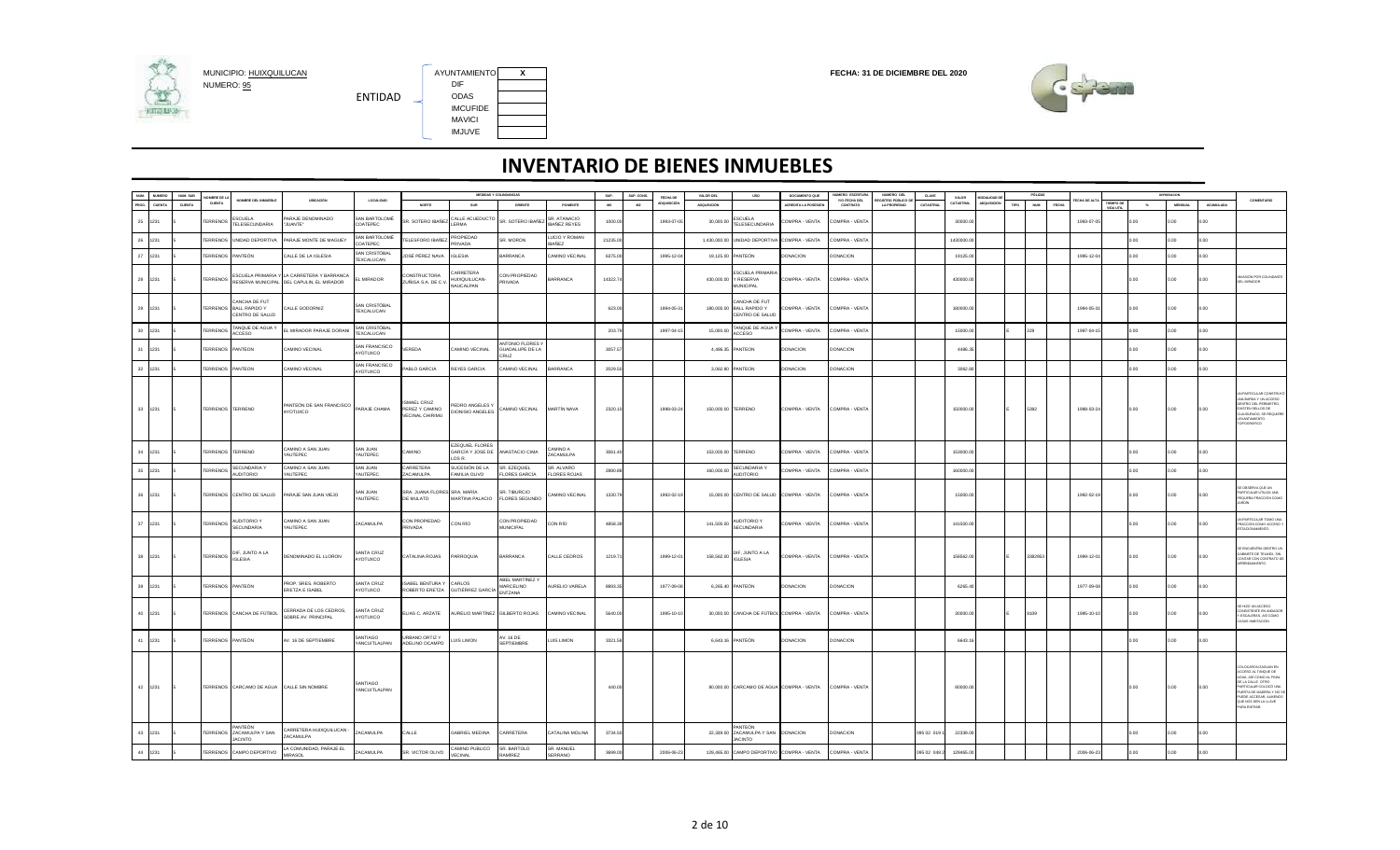

AYUNTAMIENTO X<br>DIF IMCUFIDE MAVICI IMJUVE



| NUM.  | NUMERO        | NUM, SUB | MRRF DE L              |                                                           |                                                |                                                        |                                 |                                | MEDIDAS Y COLINDANCIAS                  |                                       | sue.     | SUP, CONS | FECHA DE           | VALOR DEL          | <b>USO</b>                                                     | DOCUMENTO QUE        | NUMERO ESCRITURA          | NUMERO DEL                                | CLAVE     | VALOR            | MODAL DAD DE |      | PÓLIZAS                    |             |                        |               | DEPRESADON     |                  | <b>COMENTARIO</b>                                                                                                                                 |
|-------|---------------|----------|------------------------|-----------------------------------------------------------|------------------------------------------------|--------------------------------------------------------|---------------------------------|--------------------------------|-----------------------------------------|---------------------------------------|----------|-----------|--------------------|--------------------|----------------------------------------------------------------|----------------------|---------------------------|-------------------------------------------|-----------|------------------|--------------|------|----------------------------|-------------|------------------------|---------------|----------------|------------------|---------------------------------------------------------------------------------------------------------------------------------------------------|
| PROG. | <b>CUENTA</b> | CUENTA   | CUENTA                 | NOMBRE DEL INMUEBLE                                       | UBICACIÓN                                      | LOCALIDAD                                              | <b>NORTE</b>                    | SUR                            | ORIENTE                                 | PONENTE                               | M2       | M2        | <b>ADQUISICIÓN</b> | <b>ADQUISICIÓN</b> |                                                                | ACREDITA LA POSESIÓN | Y/O FECHA DEL<br>CONTRATO | EGISTRO PÚBLICO DE<br><b>LA PROPIEDAD</b> | CATASTRAL | <b>CATASTRAL</b> | ADQUISICIÓN  | TIPO | <b>NUM</b><br><b>FECHA</b> | ECHA DE ALT | TIEMPO DE<br>VIDA UTIL | $\mathcal{H}$ | <b>MENSUAL</b> | <b>ACUMULADA</b> |                                                                                                                                                   |
|       | 45 1231       |          |                        | TERRENOS UNIDAD DEPORTIVA                                 | PROPIEDAD PARTICULAR                           | PALO SOLO                                              | CON PROPIEDAD<br>PRIVADA        | CON PROPIEDAD<br><b>RIVADA</b> | BARRANCA                                | CON PROPIEDAD<br>PRIVADA              | 3552.08  |           |                    |                    | 12,418.29 UNIDAD DEPORTIVA DONACION                            |                      | <b>DONACION</b>           |                                           |           | 12418.29         |              |      |                            |             |                        | 0.00          | 0.00           | 0.00             | OBSERVA QUE LOS<br><b>JUNDANTES DE LA</b><br><b>ERRADA DE MIRLO LO</b><br>STÁN UTILIZANDO COMO<br>ARDÍN, ASÍ MISMO EXISTE<br>44 CASA EN CONTRUCCI |
|       | 46 1231       |          |                        | TERRENOS CAMPO DEPORTIVO                                  | AV. PALO SOLO                                  | PALO SOLO                                              | CON PROPIEDAD<br><b>PRIVADA</b> | CON PROPIEDAD<br><b>RIVADA</b> | V. PALO SOLO                            | CALLE 14 DE<br><b>FEBRERO</b>         |          |           |                    |                    | 12,546.09 CAMPO DEPORTIVO DONACION                             |                      | <b>DONACION</b>           |                                           |           | 12546.09         |              |      |                            |             |                        | 00            | 00             | 0.00             |                                                                                                                                                   |
|       | 47 1231       |          | <b>TERRENOS</b>        | <b>MODULO</b><br>ADMINISTRATIVO                           | AV. TECAMACHALCO Y CALLE<br><b>GRANADOS</b>    | L OLIVO                                                | JARDÍN DE NIÑOS                 | CALLE GRANADOS                 | TECAMACHALCO                            | JARDIN DE NIÑOS                       | 29.25    |           |                    | 2,772.36           | <b>MODULO</b><br>ADMINISTRATIVO                                | COMPRA - VENTA       | COMPRA - VENTA            |                                           |           | 2772.36          |              |      |                            |             |                        | 0.00          | 0.00.          | 0.00             |                                                                                                                                                   |
|       | 48 1231       |          | <b><i>TERRENOS</i></b> | ESCUELA Y TANQUE<br>DE AGUA                               | FRESNO                                         | EL OLIVO                                               | CON PROPIEDAD<br>PARTICULAR     | ALLE FRESNO                    | TECAMACHALCO                            | CON BARRANCA                          | 6977.11  | 4519.66   |                    | 665,047.64         | ESCUELA Y TANQUE<br>DE AGUA                                    | <b>DONACION</b>      | DONACION                  |                                           |           | 665047.64        |              |      |                            |             |                        | 0.00          | 0.00.          | 0.00             |                                                                                                                                                   |
| 49    | 1231          |          | <b>TERRENOS</b>        | CANCHAS DE<br><b>RASOLIFT RALL</b>                        | SABINO Y AV. TECAMACHALCO EL OLIVO             |                                                        | CALLE SABINO                    | ARDIN DE NIÑOS                 | <b>TECAMACHALCO</b>                     | ICONSA                                | 520.00   |           | 1995-10-16         | 2,180.00           | CANCHAS DE<br><b>RASOUFT RALL</b>                              | COMPRA - VENTA       | COMPRA - VENTA            |                                           |           | 2180.00          |              |      |                            | 1995-10-1   |                        | 00.           | 00.            | 0.00             |                                                                                                                                                   |
|       | 50 1231       |          | <b>TERRENOS</b>        | SERVIDUMBRE<br>"INVADIDO"                                 | AV. EL OLIVO                                   | EL OLIVO                                               | LT. 7 MZ. 6                     | T. 1 MZ. 10                    | EL OLIVO                                | OMAS DEL SOL                          | 302.40   |           |                    | 3,628.80           | SERVIDUMBRE<br>"INVADIDO"                                      | <b>ONACION</b>       | <b>ONACION</b>            |                                           |           | 3628.80          |              |      |                            |             |                        | 0.00          | 0.00           | n nn             | VASIÓN AL 100% POR UN<br>ARTICULAR, CASA<br><b>BITACIÓN.</b>                                                                                      |
|       | 51 1231       |          | <b><i>TERRENOS</i></b> | <b>TERRENO</b>                                            | AV. EL OLIVO                                   | EL OLIVO                                               | LT. 17 MZ. 1                    | T. 18-A                        | EL OLIVO                                | OMAS DEL SOL                          | 150.00   |           |                    |                    | 1,000.00 TERRENO                                               | DONACION             | <b>DONACION</b>           |                                           |           | 1000.00          |              |      |                            |             |                        | 00.           | 00             | 0.00             | PARTICULAR OCUPA EL<br>YEDIO COMO JARDÍN Y<br>STACIONAMIENTO.                                                                                     |
|       | 52 1231       |          |                        | <b>TERRENOS CENTRO SOCIAL</b>                             | LT. 2 MZ. 876                                  | FEDERAL<br>BUROCRÁTICA                                 | LT. 3 PROPIEDAD<br>PARTICULAR   |                                | LT. 47 Y 1<br>PROPIEDAD<br>PARTICULAR   | <b>CAMINO</b>                         | 509.95   |           |                    |                    | 10,000.00 CENTRO SOCIAL                                        | DONACION             | <b>ONACION</b>            |                                           |           | 10000.00         |              |      |                            |             |                        | 0.00          | 00.            | 0.00             |                                                                                                                                                   |
|       | 53 1231       |          | TERRENOS MERCADO       |                                                           | LT. 2 MZ. 875                                  | FEDERAL<br><b>BUROCRÁTICA</b>                          | LT. 3 PROPIEDAD<br>PRIVADA      | V. DEL PUEBLO                  | LT. 1 Y 64<br>PROPIEDAD<br>PRIVADA      | CALLE SECRETARIA<br>DE LA PRESIDENCIA | 349.00   |           |                    |                    | 500.00 MERCADO                                                 | DONACION             | <b>DONACION</b>           |                                           |           | 500.00           |              |      |                            |             |                        | 0.00          | 00.0           | 0.00             |                                                                                                                                                   |
|       | 54 1231       |          | <b>TERRENOS</b>        | PANTEÓN                                                   | <b>SIN NOMBRE</b>                              | JESÚS DEL MONTE                                        | LUIS HERNÁNDEZ                  | CALLE                          | ESCUELA KINDER                          | JORGE DE LA<br><b>TORRE</b>           | 1699.20  |           |                    |                    | 5,973.75 PANTEÓN                                               | DONACION             | <b>DONACION</b>           |                                           |           | 5973.75          |              |      |                            |             |                        | 00.           | 0.00           | 0.00             |                                                                                                                                                   |
| 55    | 1231          |          | <b>TERRENOS</b>        | ABSORBIDO POR<br><b>AUTOPISTA</b>                         | PERA                                           | JESÚS DEL MONTE                                        | <b>BARRANCA</b>                 | CALLE PERA                     | LINDA CON LT. 36                        | INDA CON LTS. 32<br>39                | 360.38   |           |                    | 5,490.60           | ABSORBIDO POR<br><b>AUTOPISTA</b>                              | <b>ONACION</b>       | DONACION                  |                                           |           | 5490.60          |              |      |                            |             |                        | CO.           | 00.            | n oo             |                                                                                                                                                   |
|       | 56 1231       |          |                        |                                                           | TERRENOS RESERVA MUNICIPAL AV. JESÚS DEL MONTE | JESÚS DEL MONTE                                        | AGUSTÍN PÉREZ<br>CAMPOS         | CALLE EUCALIPTO                | CARMELO RICO                            | AV. JESÚS DEL<br>MONTE                | 107.50   |           |                    | 2,150.00           | <b>RESERVA</b><br><b>MUNICIPAL</b>                             | <b>DONACION</b>      | DONACION                  |                                           |           | 2150.00          |              |      |                            |             |                        | 0.00          | 0.00           | 0.00             | OBSERVA QUE ESTA<br><b>JLOCADA UNA MALLA</b><br><b>IBRIENDO TODA EL ÁRE</b><br>OMOD 3800MP/LC<br>TACIONAMIENTO                                    |
|       | 57 1231       |          |                        | NO SE FORMALIZO<br>TERRENOS LA DONACION (NO<br>MUNICIPAL) | AV. JESÚS DEL MONTE                            | JESÚS DEL MONTE                                        | CONCEPCIÓN<br>PERA              | JOSÉ GARCÍA                    | AV. JESÚS DEL<br>MONTE                  | CONCEPCIÓN<br>PERA                    | 53.00    |           |                    |                    | NO SE FORMALIZO<br>636.00 LA DONACION (NO<br><b>MUNICIPAL)</b> | DONACION             | <b>DONACION</b>           |                                           |           | 636.00           |              |      |                            |             |                        | 0.00          | 00.            | n nn             |                                                                                                                                                   |
|       | 58 1231       |          |                        | <b>TERRENOS TERRENO BALDIO</b>                            | . JESÚS DEL MONTE                              | JESÚS DEL MONTE                                        | CON PROPIEDAD<br>PRIVADA        | ON PROPIEDAD<br><b>RIVADA</b>  | BARRANCA                                | \V. JESÚS DEL<br>MONTE                | 200.00   |           |                    |                    | 3,000.00 TERRENO BALDIO                                        | DONACION             | <b>DONACION</b>           |                                           |           | 3000.00          |              |      |                            |             |                        | 00            | 00.            | .00              |                                                                                                                                                   |
|       | 59 1231       |          | <b><i>TERRENOS</i></b> | <b>AUDITORIO</b>                                          | COLONIA EXHACIENDA DE<br>JESÚS DEL MONTE       | JESÚS DEL MONTE                                        | CON PROPIEDAD<br>PRIVADA        | ON PROPIEDAD<br>PRIVADA        | CON PROPIEDAD<br>PRIVADA                | ON PROPIEDAD<br><b>PRIVADA</b>        | 1500.00  |           |                    | 150,000.00         | AUDITORIO                                                      | COMPRA - VENTA       | COMPRA - VENTA            |                                           |           | 150000.00        |              |      |                            |             |                        | 00            | 00.            | 0.00             |                                                                                                                                                   |
|       | 60 1231       |          | <b>TERRENOS</b>        | <b>TERRENO</b>                                            | PARAJE LOMA CEBADA                             | XHACIENDA DE<br>JESÚS DEL MONTE                        | CON PROPIEDAD<br>CLUB DE GOLF   | CON PROPIEDAD<br>LUB DE GOLF   | CALLE                                   | <b>BARRANCA</b>                       | 2021.92  |           |                    | 180,180.16         | TERRENO                                                        | DONACION             | <b>DONACION</b>           |                                           |           | 180180.16        |              |      |                            |             |                        | 00            | 00             | 00               |                                                                                                                                                   |
|       | 61 1231       |          |                        | <b>TERRENOS TANQUE DE AGUA</b>                            | CALLE DURAZNO                                  | OMA DEL CARMEN KINDER                                  |                                 | ANDADOR                        | CON PROPIEDAD<br><b>PRIVADA</b>         | KINDER Y LT. 2 MZ.                    | 450.23   |           |                    |                    | 4,904.00 TANQUE DE AGUA                                        | <b>ONACION</b>       | <b>DONACION</b>           |                                           |           | 4904.00          |              |      |                            |             |                        | 00.           | 00.            | 0.00             |                                                                                                                                                   |
| 62    | 1231          |          | <b><i>TERRENOS</i></b> | CANCHA DE<br><b>RASOLIFT RALL</b>                         | LT. 11 MZ. D                                   | OMA DEL CARMEN CALLE CEREZO                            |                                 | ANDADOR                        | CON PROPIEDAD<br>PRIVADA                | ALLE SIN NOMBRE                       | 150.00   |           |                    | 3,000.00           | CANCHA DE<br><b>RASOUFT RALL</b>                               | COMPRA - VENTA       | COMPRA - VENTA            |                                           |           | 3000.00          |              |      |                            |             |                        | 00.           | 00.            | 00               |                                                                                                                                                   |
| 63    | 1231          |          | <b><i>FERRENOS</i></b> | <b>PANTEON</b>                                            | AGUILAS                                        | SAN FERNANDO                                           | CALLE<br>HUIXQUILUCAN           | ON PROPIEDAD<br><b>RIVADA</b>  | CON CERRADA<br><b>HUIXQUILUCAN</b>      | ALLE AGUILAS                          | 5425.00  |           |                    |                    | 18,288.00 PANTEON                                              | <b>JONACION</b>      | ONACION                   |                                           |           | 18288.0          |              |      |                            |             |                        | <sub>00</sub> | CO             | n.               |                                                                                                                                                   |
|       | 64 1231       |          | <b><i>TERRENOS</i></b> | <b>AUDITORIO</b>                                          | <b>MUNICIONES</b>                              | SAN FERNANDO                                           | LT. 23 Y 24                     | LT.21                          | LT. 2 Y 3                               | CALLE MUNICIONES                      | 398.48   |           |                    |                    | 600,000.00 AUDITORIO                                           | COMPRA - VENTA       | COMPRA - VENTA            |                                           |           | 600000.00        |              |      |                            |             |                        | 00.           | 0.00           | 0.00             |                                                                                                                                                   |
|       | 65 1231       |          |                        | TERRENOS AREA VERDE                                       | CALLE DE LA AMARGURA, EL<br>MORAL Y EL JAZMIN  | FRACC. EL MORAL CON PROPIEDAD<br>Y EL JAZMIN           | PARTICULAR                      | CON PROPIEDAD<br>PARTICULAR    | PROPIEDAD<br>PARTICULAR LT. 2, 3<br>Y 4 | CALLE DE LA<br>AMARGURA               | 11723.30 |           |                    |                    | 23,097.00 AREA VERDE                                           | <b>DONACION</b>      | <b>DONACION</b>           |                                           |           | 23097.00         |              |      |                            |             |                        | 0.00          | 00.            | 0.00             | VASION POR PARTE DE<br>ESIDENCIAL LAS GALIAS<br>CLUB IRLANDES DE<br><b>IQUETA</b>                                                                 |
| 66    | 1231          |          | <b>TERRENOS</b>        | AREA VERDE Y<br>PARQUE                                    | AV. LOMAS DEL JAZMIN                           | BALCONES DE LA<br><b>IERRADURA</b>                     | CALLE SIERRA<br><b>AADRE</b>    | CALLE MONTE<br><b>JUSCO</b>    | AV. LOMAS DEL<br>AZMIN                  | CALLE SIERRA<br><b>IADRE</b>          | 5414.50  |           |                    | 43,316.00          | AREA VERDE Y<br>PARQUE                                         | DONACION             | <b>DONACION</b>           |                                           |           | 43316.00         |              |      |                            |             |                        | 00            | 00             | .00              |                                                                                                                                                   |
|       | 67 1231       |          | TERRENOS               | AREA VERDE                                                | AV. LOMAS DEL JAZMIN                           | RACC. BALCONES AV. LOMAS DEL<br>DE LA HERRADURA JAZMIN |                                 | MONTE HIMALAYA                 | LT. S/N MZ. 5                           | AREA DE DONACION                      | 720.00   |           |                    |                    | 8,761.76 AREA VERDE                                            | DONACION             | <b>DONACION</b>           |                                           |           | 8761.76          |              |      |                            |             |                        | 0.00          | 00.            | 0.00             |                                                                                                                                                   |
|       | 68 1231       |          |                        | TERRENOS AREA VERDE                                       | LT. 1 MZ. 9                                    | RACC. BALCONES<br>DE LA HERRADURA                      | MONTE PARNASO                   | MINA DE PALO SOLO LT. 1 MZ. 9  |                                         | MINA DE PALO SOLO                     | 4440.00  |           |                    |                    | 8,880.00 AREA VERDE                                            | DONACION             | <b>ONACION</b>            |                                           |           | 8880.0           |              |      |                            |             |                        | .00           | 0.00           | 0.00             | <b>INSTRUCCIÓN DE UN</b><br><b>DIFICIO "DESARROLLO</b><br><b>HANDAM</b> *                                                                         |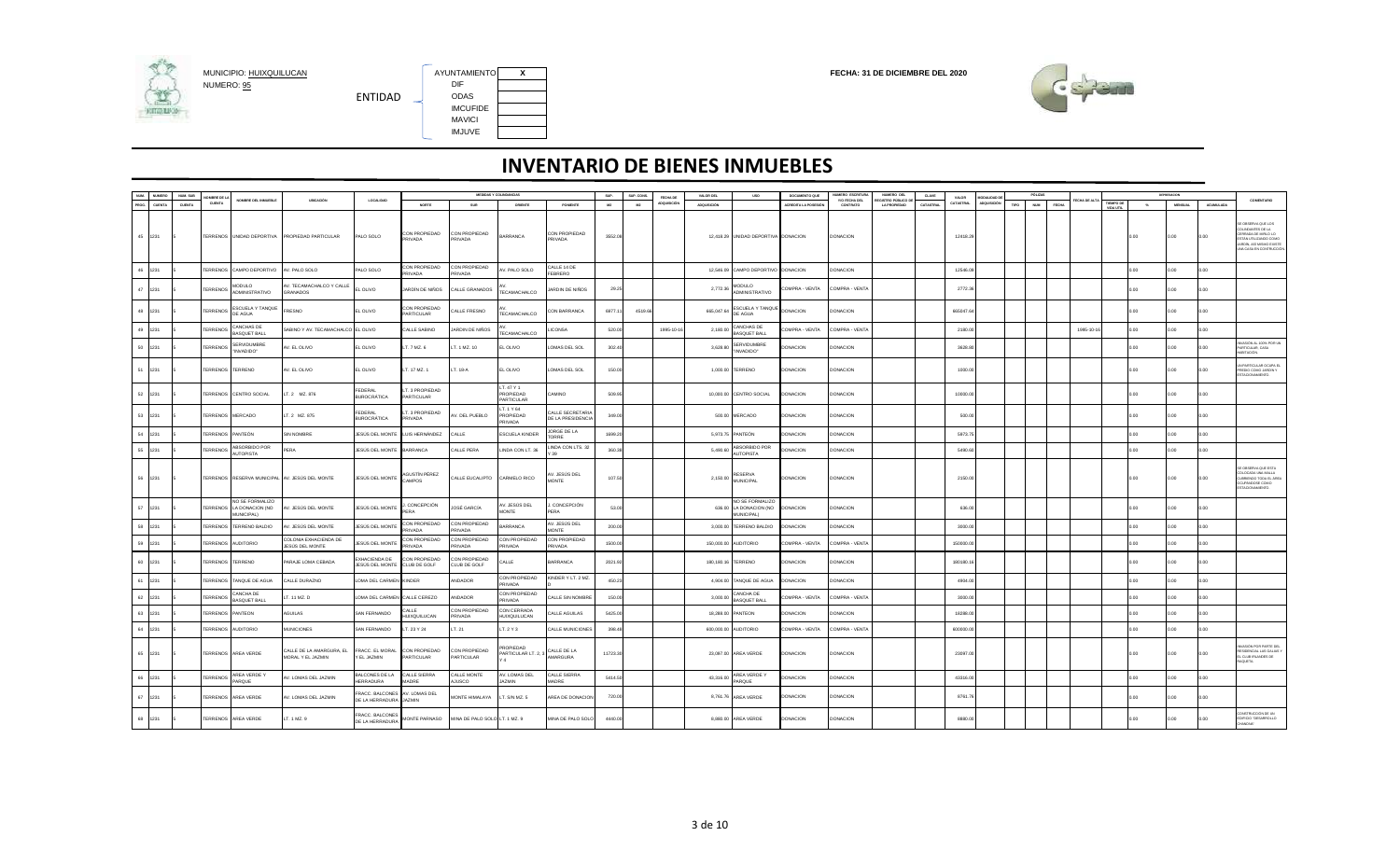

AYUNTAMIENTO X<br>DIF IMCUFIDE MAVICI IMJUVE



| NUM.  | NUMERO        | NUM. SUB | OMBRE DE LA            |                                                           |                                                     |                                                       |                                      |                                    | MEDIDAS Y COLINDANCIAS                                                    |                                           | SUP.     | SUP. CONS. | FECHA DE    | VALOR DEL         | <b>USO</b>                                       | DOCUMENTO QUE        | NUMERO ESCRITURA          | NUMERO DEL                                       | CLAVE     | VALOR     | MODALIDAD DE |      | PÓLIZAS             |             |                  |       | DEPRESADON     |           |                                                                                                                                                                        |
|-------|---------------|----------|------------------------|-----------------------------------------------------------|-----------------------------------------------------|-------------------------------------------------------|--------------------------------------|------------------------------------|---------------------------------------------------------------------------|-------------------------------------------|----------|------------|-------------|-------------------|--------------------------------------------------|----------------------|---------------------------|--------------------------------------------------|-----------|-----------|--------------|------|---------------------|-------------|------------------|-------|----------------|-----------|------------------------------------------------------------------------------------------------------------------------------------------------------------------------|
| PROG. | <b>CUENTA</b> | CUENTA   | CUENTA                 | NOMBRE DEL INMUERLE                                       | URICACIÓN                                           | LOCALIDAD                                             | <b>NORTE</b>                         | SUR                                | ORIENTE                                                                   | PONENTE                                   | M2       | M2         | ADQUISICIÓN | ADQUISICIÓN       |                                                  | ACREDITA LA POSESIÓ! | VIO FECHA DEL<br>CONTRATO | <b>REGISTRO PÚBLICO D</b><br><b>LA PROPIEDAD</b> | CATASTRAL | CATASTRAL | ADQUISICIÓN  | TIPO | <b>NUM</b><br>FECHA | ECHA DE ALT | <b>TIEMPO DE</b> | $-26$ | <b>MENSUAL</b> | ACUMULADA | COMENTARIO                                                                                                                                                             |
|       | 69 1231       |          |                        | TERRENOS AREA VERDE                                       | BOSQUE DE QUIROGA                                   | RACC. 2DA. SECC.<br>BOSQUES DE LA<br>HERRADURA        | RÍO HONDO                            | 22, 23 MZ. 27                      | LT. 27 MZ. 25 Y 1, 21, PASEO BOSQUE DE COL. FEDERAL<br>QUIROGA            | <b>BUROCRÁTICA</b>                        | 15889.59 |            |             |                   | 33,779.00 AREA VERDE                             | <b>DONACION</b>      | <b>DONACION</b>           |                                                  |           | 33779.0   |              |      |                     |             | VIDA LITI        | 0.00  | 0.00           | 0.00      | VASIÓN POR EL<br>ROPIETARIO DE LA CASA<br>0.52. AL FINAL DE LA<br>ALLE SRIA, COMUNIC, Y<br>O, EXISTEN<br>ROXIMADAMENTE 30<br><b>VIENDAS EN</b><br>ROXIMADAMENTE 7000 M |
|       | 70 1231       |          |                        | TERRENOS AREA VERDE                                       | PASEO BOSQUE DE QUIROGA BOSQUES DE LA               | RACC, 2DA, SECC<br>HERRADURA                          | BOSQUE DE<br>QUIROGA                 | T. 5, 6, 7, 8, 9, 10,<br>1 MZ. 35. | BOSQUE DE<br>JIQUILPAN Y LTS. 1<br>16, 18, Y 21                           | ASEO BOSQUE DE<br>QUIROGA                 | 8880.96  |            |             |                   | 71,047.68 AREA VERDE                             | DONACION             | DONACION                  |                                                  |           | 71047.68  |              |      |                     |             |                  | 0.00  | 0.00           | 0.00      | IR ROR KORA<br>ROPIETARIO DE LA CASA<br>0. 49, LO UTILIZA COMO<br>RDÍN                                                                                                 |
|       | 71 1231       |          | TERRENOS BARRANCA      |                                                           | PASEO BOSQUE DE QUIROGA BOSQUES DE LA               | RACC. 2DA. SECC.<br>HERRADURA                         | PASEO BOSQUE DE PASEO DEL<br>QUIROGA | MAYORAZGO                          | LTS. DEL 10 AL 19<br>DE LA MZ. XXXIV                                      | LTS. 7, 8, 9, 10, 11,<br>12 Y 13 MZ. XXIX | 27621.22 |            |             |                   | 55,242.00 BARRANCA                               | <b>DONACION</b>      | DONACION                  |                                                  |           | 55242.0   |              |      |                     |             |                  | 0.00. | 0.00           | 0.00      | VASIÓN APROX. 2,000 M2<br>OR UN PARTICULAR Y<br>OLINDANTES DE LA CALLE<br>AYORAZGO LTS. 15, 16, 1<br>8, 19 Y 20 MZ.34.                                                 |
|       | 72 1231       |          | TERRENOS BARRANCA      |                                                           | BOSQUE DE QUIROGA                                   | RACC. BOSQUES<br>DE LA HERRADURA<br>2DA. SECC.        | BOSQUE DE<br>QUIROGA                 | QUIROGA                            | PASEO BOSQUE DE LTS. DEL 1 AL 10 DE LT. 24, 26, 27, 28, 29<br>LA MZ. XLIV | MZ. XXXVIII                               | 17238.88 |            |             |                   | 34,478.00 BARRANCA                               | <b>DONACION</b>      | DONACION                  |                                                  |           | 34478.0   |              |      |                     |             |                  | 0.00  | 0.00           | 0.00      | PROPIETARIO DE LA CA<br>40. 65 TIENE UNA INVASIÓN<br>PROX. 600 M2.                                                                                                     |
|       | 73 1231       |          |                        |                                                           | TERRENOS BALDIO, AREA VERDE PASEO DEL MAYORAZGO     | RACC. 2DA.<br>SECC. BOSQUES DE<br>A HERRADURA         | PASEO DEL<br>MAYORAZGO               | PASEO DEL<br>MAYORAZGO             | CAMELLON                                                                  | CAMELLON                                  | 1939.00  |            |             | 15.512.00         | <b>ALDIO, AREA</b><br>VERDE                      | DONACION             | DONACION                  |                                                  |           | 15512.00  |              |      |                     |             |                  | 0.00  | 0.00           | 0.00      |                                                                                                                                                                        |
|       | 74 1231       |          |                        |                                                           | TERRENOS BALDIO, AREA VERDE PASEO DEL MAYORAZGO     | RACC. 2DA. SECC.<br>BOSQUES DE LA<br>HERRADURA        | PASEO DEL<br>MAYORAZGO               | SOSQUE DEL<br><b>MORRO</b>         | LT. 12, MZ. 19                                                            | T. 19 MZ. 18                              | 2814.00  |            |             | 22,512.00         | ALDIO, AREA<br>VERDE                             | <b>DONACION</b>      | DONACION                  |                                                  |           | 22512.00  |              |      |                     |             |                  | 00.   | 00             | 0.00      | <b>ISTE UN MURO</b><br>ONSTRUIDO DENTRO DEL<br>ERIMETRO POR LA CASA                                                                                                    |
|       | 75 1231       |          |                        |                                                           | TERRENOS BALDIO, AREA VERDE PASEO DEL MAYORAZGO     | RACC. 2DA. SECC.<br>BOSQUES DE LA<br>HERRADURA        | PASEO DEL<br>MAYORAZGO               | PASEO DEL<br>MAYORAZGO             | CAMELLON                                                                  | CAMELLON                                  | 1396.00  |            |             | 11.168.00         | BALDIO, AREA<br>VERDE                            | DONACION             | <b>DONACION</b>           |                                                  |           | 11168.0   |              |      |                     |             |                  | 0.00  | 0.00           | 0.00      |                                                                                                                                                                        |
|       | 76 1231       |          |                        |                                                           | TERRENOS BALDIO, AREA VERDE PASEO BOSQUE DE QUIROGA | RACC. 2DA. SECC.<br>BOSQUES DE LA<br><b>HERRADURA</b> | RÍO HONDO                            | PASEO BOSQUE DE<br>QUIROGA         | LT. 2, MZ. XLII                                                           | LT. 3, MZ. XLII                           | 547.66   |            |             | 4,381.28          | BALDIO, AREA<br>VERDE                            | <b>DONACION</b>      | DONACION                  |                                                  |           | 4381.28   |              |      |                     |             |                  | 0.00  | 0.00           | 0.00      | PROPIETARIO DE LA CAS<br>0. 152 COLOCÓ UN ZAGUA<br>N SU TOTALIDAD DE LA<br>SERVA, Y LO OCUPA<br>OMO JARDÍN Y GARAGE                                                    |
|       | 77 1231       |          |                        | TERRENOS AREA VERDE                                       | <b>BOSQUE DE QUIROGA</b>                            | RACC. 2DA. SECC.<br>BOSQUES DE LA<br><b>HERRADURA</b> | CERRADA BOSQUE<br>DE PARACHO         | PASEO BOSQUE DE<br>QUIROGA         | LT. 4 MZ. XXXII                                                           | LT. 5, MZ. XXXII                          | 742.56   |            |             |                   | 5,940.40 AREA VERDE                              | DONACION             | DONACION                  |                                                  |           | 5940.40   |              |      |                     |             |                  | 0.00  | 00.            | 0.00      | PROPIETARIO DE LA CA<br>0. 29, COLOCÓ UNA MALL<br>REDEDOR DE TODO EL<br>REDIO, TENENDO UNA<br>WASIÓN DEL 100%.                                                         |
|       | 78 1231       |          |                        | TERRENOS BALDIO EN RENTA                                  | CERRADA BOSQUE DE<br>PARACHO                        | FRACC. 2DA. SECC.<br>BOSQUES DE LA<br>HERRADURA       | RÍO HONDO                            | CERRADA BOSQUE<br>DE PARACHO       | LT. 9, MZ. XXXIII                                                         | LT. 10, MZ. XXXIII                        | 455.60   |            |             |                   | 4,480.00 BALDIO EN RENTA                         | <b>DONACION</b>      | <b>DONACION</b>           |                                                  |           | 4480.00   |              |      |                     |             |                  | 0.00  | 0.00           | 0.00      | PROPIETARIO DE LA CASA<br>3. 20. INVADIÓ LA RESERVA<br>CON UNA CANCHA DE TEN S<br>100%                                                                                 |
|       | 79 1231       |          |                        | TERRENOS AREA VERDE CON<br>ANDADOR                        | PASEO BOSQUE DE QUIROGA                             | RACC. 2DA. SECC.<br>BOSQUES DE LA<br>HERRADURA        | CERRADA BOSQUE<br>DE PARACHO         | ASEO BOSQUE DE<br><b>ADOSIUC</b>   | LT. 19 MZ. XXXII                                                          | .T. 9, 10 Y 11 MZ.                        | 906.12   |            |             | 7,248.96          | AREA VERDE CON<br><b>ANDADOR</b>                 | DONACION             | <b>DONACION</b>           |                                                  |           | 7248.96   |              |      |                     |             |                  | 0.00  | 0.00.          | 0.00      |                                                                                                                                                                        |
| 80    | 1231          |          | TERRENOS BALDIO        |                                                           | SOBRE AV. PALO SOLO                                 | CENTRO URBANO<br>A HERRADURA                          | AV. PALO SOLO                        | FRACC. PALMAS<br><b>TAS</b>        |                                                                           | RACCIONAMIENTO FRACCIONAMIENTO            | 720.61   |            |             |                   | <b>BALDIO</b>                                    | <b>DONACION</b>      | DONACION                  |                                                  |           |           |              |      |                     |             |                  | 0.00  | 00             | 0.00      |                                                                                                                                                                        |
|       | 81 1231       |          | <b><i>TERRENOS</i></b> | AREA VERDE Y<br>PARQUE                                    | BOSQUE DE GRANADOS                                  | RACC. BOSQUES<br>E LAS LOMAS                          | LT. 13 MZ. 86                        | T. 17 MZ. 86 LT. 18                | <b>BOSQUE DE</b><br>GRANADOS                                              | PASEO DE LOS<br>AHUEHUETES                | 4335.57  |            |             | 108,748.83        | AREA VERDE Y<br>PARQUE                           | <b>ONACION</b>       | <b>ONACION</b>            |                                                  |           | 108748.8  |              |      |                     |             |                  | .00   | 00.            | n c       |                                                                                                                                                                        |
| 82    | 1231          |          | <b>TERRENOS</b>        | PARQUE                                                    | BOSQUE DE AMBUES                                    | RACC. BOSQUES<br>DE LAS LOMAS                         | BOSQUE DE<br>ALERCES                 | CON PROPIEDAD<br>PARTICULAR        | <b>BOSQUE DE</b><br>ALERCES                                               | T. 1-A MZ. 83                             | 7828.11  |            |             | 174,220.00 PARQUE |                                                  | DONACION             | <b>DONACION</b>           |                                                  |           | 174220.00 |              |      |                     |             |                  | 00    | 00             | 0.00      |                                                                                                                                                                        |
|       | 83 1231       |          |                        | TERRENOS AREA VERDE                                       | BOSQUE DE BALSAS                                    | FRACC. BOSQUES<br>DE LAS LOMAS                        | BOSQUE DE<br>CEDROS                  | SOSQUE DE<br><b>SRANADOS</b>       | BOSQUE DE BALSAS LT. 1 MZ. 47                                             |                                           | 2949.18  |            |             |                   | 64,882.00 AREA VERDE                             | <b>DONACION</b>      | DONACION                  |                                                  |           | 64882.0   |              |      |                     |             |                  | 0.00  | 0.00.          | 0.00      | <b>USTE UNA RESIDENCIA PO</b><br>PROPIETARIO MANZUR.                                                                                                                   |
|       | 84 1231       |          |                        | NO LOCALIZADO<br>TERRENOS ABSORVIDO POR<br><b>JALIDAD</b> | BOSQUE PALMA DE DATIL                               | RACC. BOSQUES<br>DE LAS PALMAS                        | CON PROPIEDAD<br><b>RIVADA</b>       | CON PROPIEDAD<br>RIVADA            | CON PROPIEDAD<br>PARTICULAR                                               | BOSQUE PALMA DE<br><b>JITAC</b>           | 1482.41  |            |             | 19,271.00         | NO LOCALIZADO<br>ABSORVIDO POR<br><b>IALIDAD</b> | DONACION             | <b>DONACION</b>           |                                                  |           | 19271.00  |              |      |                     |             |                  | 00    | 00             | 0.00      |                                                                                                                                                                        |
| 85    | 1231          |          | <b>TERRENOS</b>        | TANQUE DE AGUA                                            | BOSQUE PALMA REAL                                   | RACC. BOSQUES<br>E LAS PALMAS                         | ALMA REAL                            | T. 19, MZ. 11                      | BOSQUE PALMA<br>RFAI                                                      | CON PROPIEDAD<br>ARTICULAR                | 153.44   |            |             |                   | 3,190.86 TANQUE DE AGUA                          | <b>ONACION</b>       | <b>DONACION</b>           |                                                  |           | 3190.86   |              |      |                     |             |                  | 00    | <b>OO</b>      | no.       |                                                                                                                                                                        |
|       | 86 1231       |          | TERRENOS BALDIO        |                                                           | BOSQUE PALMA DE DATIL                               | FRACC. BOSQUES<br>DE LAS PALMAS                       | CON PROPIEDAD<br>PARTICULAR          | CON PROPIEDAD<br>PARTICULAR        | <b>BOSQUE PALMA DE</b><br>DATIL                                           |                                           | 11023.47 |            |             | 11,575.00 BALDIO  |                                                  | DONACION             | <b>ONACION</b>            |                                                  |           | 11575.00  |              |      |                     |             |                  |       | 00             | 00        |                                                                                                                                                                        |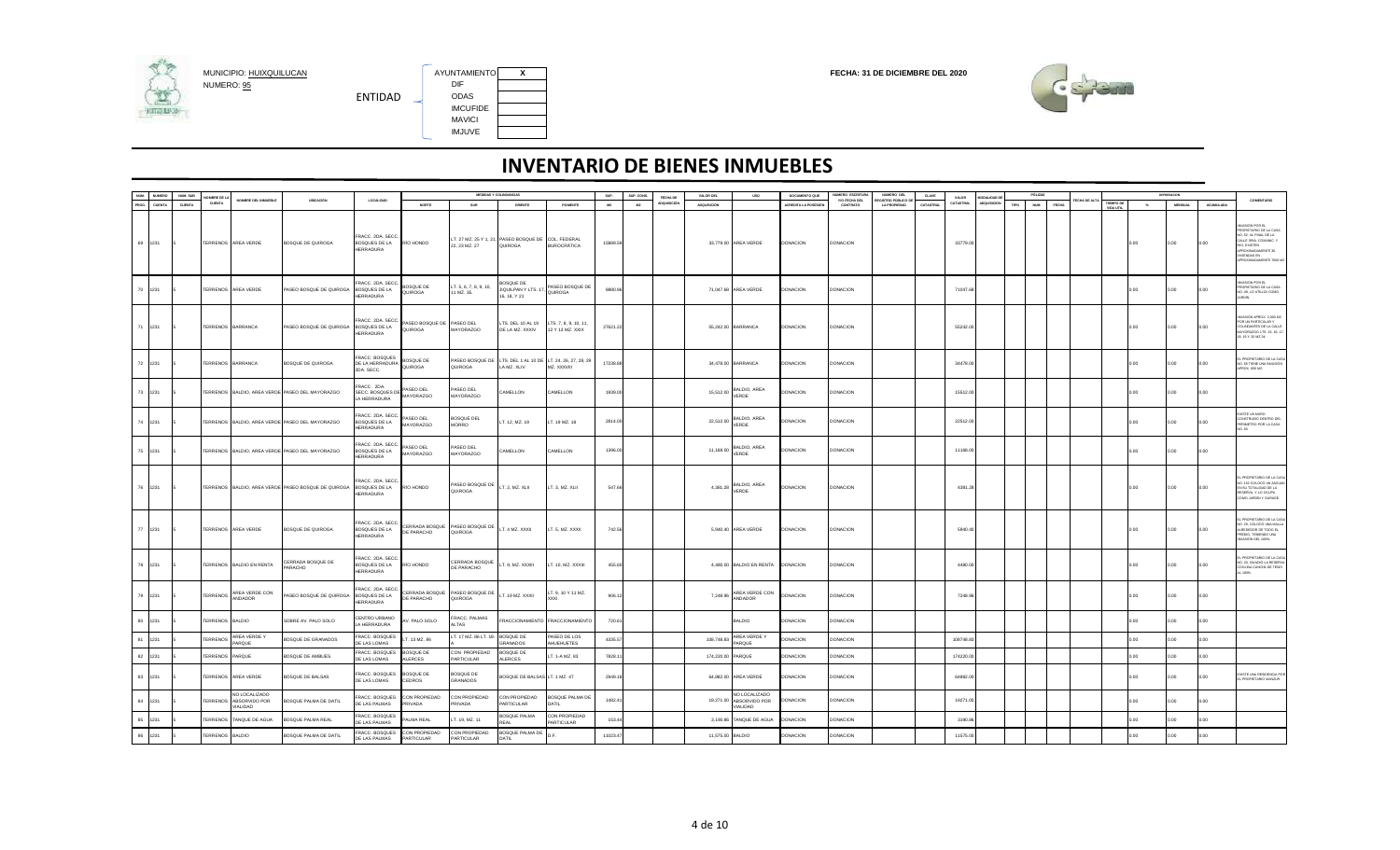

MUNICIPIO: <u>HUIXQUILUCAN</u><br>NUMERO: <u>95</u> DIF DIF DIF DIF DIR ENTIDAD IMCUFIDE MAVICI IMJUVE

AYUNTAMIENTO X<br>DIF



|          | NUM. NUMERO | NUM. SUB | NOMBRE DE LA      |                                                                                |                           |                                                      |                                            | MEDIDAS Y COLINDANCIAS                              |                                    |                                   | SUP.     | SUP. CONS. | FECHA DE  | VALOR DEL                                                             | <b>USO</b>                                                                               | DOCUMENTO QUE        | <b>IUMERO ESCRITURA</b>   | NUMERO DEL<br>FOISTRO PÚRI ICO I | <b>CLAVE</b> | VALOR            | MODALIDAD DE |      | PÓLIZAS    |              |                                   |               | DEPRESACION |                |                  |                                                                                       |
|----------|-------------|----------|-------------------|--------------------------------------------------------------------------------|---------------------------|------------------------------------------------------|--------------------------------------------|-----------------------------------------------------|------------------------------------|-----------------------------------|----------|------------|-----------|-----------------------------------------------------------------------|------------------------------------------------------------------------------------------|----------------------|---------------------------|----------------------------------|--------------|------------------|--------------|------|------------|--------------|-----------------------------------|---------------|-------------|----------------|------------------|---------------------------------------------------------------------------------------|
| PROG.    | CUENTA      | CUENTA   | CUENTA            | NOMBRE DEL INMUEBLE                                                            | <b>UBICACIÓN</b>          | LOCALIDAD                                            | NORTE                                      | SUR                                                 | ORIENTE                            | PONENTE                           | M2       | M2         | DQUISICIÓ | <b>ADQUISICIÓN</b>                                                    |                                                                                          | ACREDITA LA POSESIÓN | Y/O FECHA DEL<br>CONTRATO | <b>LA PROPIEDAD</b>              | CATASTRAL    | <b>CATASTRAL</b> | ADQUISICIÓN  | TIPO | <b>NUM</b> | <b>FECHA</b> | <b>HADE A</b><br><b>TIEMPO DI</b> | $\mathcal{H}$ |             | <b>MENSUAL</b> | <b>ACUMULADA</b> | <b>COMENTARIO</b>                                                                     |
| 87 1231  |             |          | <b>TERRENOS</b>   | ARDIN POR<br>RELOTIFICACION Y/<br>NO ES PROP. MPAL.<br><b>DONACION ESTATAL</b> | BOSQUE PALMA CRIOLLA      | RACC. BOSQUES<br>DE LAS PALMAS                       | BOSQUE PALMA<br><b>BRAVA</b>               | D F                                                 | BOSQUE PALMA<br><b>BRAVA</b>       | nF                                | 290.70   |            |           |                                                                       | <b>ARDIN, POR</b><br>RELOTIFICACION YA<br>3,779.00 NO ES PROP. MPAL.<br>DONACION ESTATAL | <b>DONACION</b>      | <b>DONACION</b>           |                                  |              | 3779.00          |              |      |            |              |                                   | 0.00          |             | 0.00           | 0.00             |                                                                                       |
| 88 1231  |             |          |                   | TERRENOS TANQUE Y OFICINAS                                                     | DEL RELOJ                 | FRACC:<br><b>RINCONADA DE LA</b><br><b>IERRADURA</b> | CON PROPIEDAD<br>PRIVADA LT. 21 MZ.        | CON PROPIEDAD<br>PRIVADA LT. 22 MZ.                 | CALLE DEL RELOJ                    | CON PROPIEDAD<br><b>ARTICULAR</b> | 232.58   |            |           |                                                                       | 3,985.00 TANQUE Y OFICINAS DONACION                                                      |                      | DONACION                  |                                  |              | 3985.00          |              |      |            |              |                                   | 0.00          |             | 00.0           | 0.00             | VASIÓN POR EL<br>OPIETARIO DE LA CASA<br>0.44.                                        |
| 89 1231  |             |          | <b>TERRENOS</b>   | AREA VERDE<br>NVADIDA                                                          | DEL RELOJ Y PROP. PRIVADA | RACC.<br>RINCONADA DE LA<br>HERRADURA                | CON PROPIEDAD<br>PRIVADA                   | CON LT. E MZ. XV                                    | CON PROPIEDAD<br>PARTICULAR        | CON PROPIEDAD<br>PRIVADA          | 1880.44  |            |           | 4,950.00                                                              | AREA VERDE<br><b>INVADIDA</b>                                                            | DONACION             | DONACION                  |                                  |              | 4950.00          |              |      |            |              |                                   | 0.00          |             | 00.0           | 0.00             | OPIETARIOS DE LOS LTS<br>2, 3, 4, 5 Y 8, INVADEN UN                                   |
| 90 1231  |             |          | <b>TERRENOS</b>   | <b>JARDIN</b>                                                                  | COLINDA CON PUENTE        | RACC. LOMAS<br>MAHUAC                                | ONA FEDERAL                                | <b>OIS</b>                                          | PUENTE                             | RIO Y ZONA<br><b>EDERAL</b>       | 344.40   |            |           |                                                                       | 5,325.00 JARDIN                                                                          | DONACION             | DONACION                  |                                  |              | 5325.0           |              |      |            |              |                                   | 00            |             | 00.0           | 00               |                                                                                       |
| 91       | 1231        |          | <b>TERRENOS</b>   | <b>JARDIN, MODULO DE</b><br>POLICIA                                            | NAHUAC                    | RACC. LOMAS<br>ANAHUAC                               | ALLE ANAHUAC                               | ALLE ECONOMIA<br><b>V. UNIVERSIDAD</b>              | CALLE ANAHUAC                      | ALLE ANAHUAC                      | 2260.80  |            |           | 27,120.00                                                             | JARDIN MODLILO<br>DE POLICIA                                                             | <b>ONACION</b>       | <b>ONACION</b>            |                                  |              | 27120.0          |              |      |            |              |                                   | 00            |             | .00            | .00              | VASIÓN POR LA<br><b>LOCACIÓN DE UN</b><br>ABINETE DE TELMEX                           |
| 92       | 1231        |          | <b>TERRENOS</b>   | AREA VERDE Y<br>AROUF                                                          | DE DERECHO                | RACC. LOMAS<br>ANAHUAC                               | T. 1 Y MZ. 2                               | V. LOMAS<br><b>NAHLIAC</b>                          | ZONA FEDERAL RI                    | CALLE DERECHO                     | 382.59   |            |           | 4,591.00                                                              | AREA VERDE Y<br>PAROUF                                                                   | <b>JONACION</b>      | DONACION                  |                                  |              | 4591.0           |              |      |            |              |                                   | 00            |             | 0.00           | .00              |                                                                                       |
| 93       | 1231        |          | TERRENOS          | BALDIO BARRANCA                                                                | <b>ODONTOLOGÍA</b>        | RACC. LOMAS<br>NAHUAC                                | CON PROPIEDAD<br>ARTICULAR                 | <b>DDONTOLOGÍA</b>                                  | CON PROPIEDAD<br><b>PARTICULAR</b> | ON PROPIEDAD<br>ARTICULAR         | 18428.04 |            |           |                                                                       | 36,841.00 BALDIO BARRANCA                                                                | DONACION             | DONACION                  |                                  |              | 36841.0          |              |      |            |              |                                   | 00            |             | 00.0           | 0.0              |                                                                                       |
| 94 1231  |             |          |                   | TERRENOS BALDIO AREA VERDE DE DERECHO                                          |                           | FRACC. LOMAS<br>ANAHUAC                              | ZONA FEDERAL                               | CALLE DE DERECHO LT. 33 MZ. 2                       |                                    | PUENTE                            | 540.20   |            |           | $6,842.00$ $\overset{\text{Lip} \text{Lip} \text{Lip}}{\text{VERDE}}$ | <b>BALDIO AREA</b>                                                                       | DONACION             | <b>DONACION</b>           |                                  |              | 6842.00          |              |      |            |              |                                   | 0.00          |             | 0.00           | 0.00             | PROPIETARIO DE LA C<br>O. 66, LO UTILIZA COMO<br>OCESO Y GARAGE<br>VADIENDO EL 50%.   |
| 95       | 1231        |          |                   | TERRENOS BALDIO AREA VERDE DE DERECHO                                          |                           | RACC. LOMAS<br>ANAHUAC                               | <b>CIS</b>                                 | CALLE DE DERECHO PUENTE                             |                                    | T. 1 MZ. 17                       | 611.54   |            |           | 7.410.00                                                              | <b>BALDIO AREA</b><br>VERDE                                                              | DONACION             | DONACION                  |                                  |              | 7410.0           |              |      |            |              |                                   | n G           |             | n nn           | on.              |                                                                                       |
| 96       | 1231        |          | TERRENOS          | <b>ARRANCA</b>                                                                 | V. UNIVERSIDAD            | RACC. LOMAS<br>NAHUAC                                | V. UNIVERSIDAD                             | CON PROPIEDAD<br><b>PARTICULAR</b>                  | V. UNIVERSIDAD                     | T. 2 MZ. 13 H                     | 12898.13 |            |           |                                                                       | 154,778.00 BARRANCA                                                                      | <b>ONACION</b>       | DONACION                  |                                  |              | 154778.0         |              |      |            |              |                                   | 00            |             | 00             | $00^{1}$         |                                                                                       |
| 97 1231  |             |          | TERRENOS BARRANCA |                                                                                | AV. LOMAS ANAHUAC         | FRACC. LOMAS<br>ANAHUAC                              | AV. LOMAS<br><b>ANAHUAC</b>                | CON PROPIEDAD<br>PARTICULAR                         | LT. 14 Y 1 MZ. 6                   | CON PROPIEDAD<br><b>ARTICULAR</b> | 11931.74 |            |           |                                                                       | 143,181.00 BARRANCA                                                                      | DONACION             | <b>DONACION</b>           |                                  | 095 10 631 0 | 143181.00        |              |      |            |              |                                   | 0.00          |             | 0.00           | 0.00             | L SR. LUIS MESA, PUSO U<br>VERO EN UNA SUPERFICI<br>ROXIMADA DE 2000 M2               |
| 98 1231  |             |          | TERRENOS BARRANCA |                                                                                | CON PUENTE                | FRACC. LOMAS<br><b>NAHUAC</b>                        | ZONA FEDERAL Y<br>COLINDANCIA<br>ARTICULAR | ZONA FEDERAL                                        | CON PROPIEDAD<br><b>PARTICULAR</b> | UENTE                             | 5264.24  |            |           |                                                                       | 39,171.00 BARRANCA                                                                       | DONACION             | DONACION                  |                                  |              | 39171.0          |              |      |            |              |                                   | 0.00          |             | 0.00           | 0.00             |                                                                                       |
| 99 1231  |             |          | TERRENOS BARRANCA |                                                                                | COLINDANCIA PARTICULAR    | <b>FRACC, LOMAS</b><br><b>NAHUAC</b>                 | CON PROPIEDAD<br><b>ARTICULAR</b>          | ZONA FEDERAL Y/<br><b>FSTATAL</b>                   | LT. 1,2,3                          | CON PROPIEDAD<br>ARTICULAR        | 4592.14  |            |           |                                                                       | 54,746.00 BARRANCA                                                                       | <b>JONACION</b>      | <b>JONACION</b>           |                                  |              | 54746.0          |              |      |            |              |                                   | .00           |             | 0.00           | 00               |                                                                                       |
| 100 1231 |             |          | <b>TERRENOS</b>   | AREA VERDE JUNTO<br>AL PUENTE                                                  | V. UNIVERSIDAD ANAHUAC    | RACC. LOMAS<br><b>NAHUAC</b>                         | ALLE DE DERECHO                            | <b>CONTABILIDAD</b>                                 | V. UNIVERSIDAD<br>ANAHUAC          | T. 1 Y 19 MZ. 16                  | 1023.50  |            |           | 12,280.00                                                             | AREA VERDE JUNTO<br>AL PUENTE                                                            | DONACION             | <b>DONACION</b>           |                                  |              | 12280.00         |              |      |            |              |                                   | 0.00          |             | 0.00           | 0.00             | <b>XISTE LA CONSTRUCCIÓN</b><br>UN LOTE POR LA CALLE<br>ONTABILIDAD.                  |
| 101 1231 |             |          | TERRENOS CON LA   | AREA PERMUTADA<br><b>INIVERSIDAD</b>                                           | V. ECONOMIA               | RACC. LOMAS<br>NAHUAC                                | <b>IDMINISTRACIÓN</b><br>DE EMPRESAS       | AV. ECONOMIA                                        | LTS. 15 Y 25, MZ. 1                | ONA FEDERAL Y/O<br>STATAL         | 4873.70  |            |           | 28,303.84                                                             | AREA PERMUTADA<br>CON LA<br>UNIVERSIDAD                                                  | DONACION             | <b>DONACION</b>           |                                  |              | 28303.8          |              |      |            |              |                                   | 0.00          |             | 0.00           | 0.00             |                                                                                       |
| 102 1231 |             |          |                   | TERRENOS AREA VERDE                                                            | DE DERECHO                | RACC. LOMAS<br>MAHUAC                                | ALLE DE DERECHO CALLE ANAHUAC              |                                                     | T. 15, MZ. 10, LT. 1<br>AZ. 12     | AV. UNIVERSIDAD<br>MAHUAC         | 1060.00  |            |           |                                                                       | 12.720.00 AREA VERDE                                                                     | DONACION             | <b>DONACION</b>           |                                  |              | 12720.00         |              |      |            |              |                                   | 0.00          |             | 0.00           | 0.00             | COLINDANTES DE LA<br>ASA NO. 66 LO INVADE CO<br>RDİN Y<br>STACIONAMIENTO.             |
| 103 1231 |             |          | TERRENOS          | <b>SFRVIDUMBRE</b><br>ARRENDADA                                                | V. LOMAS ANAHUAC          | FRACC. LOMAS<br><b>NAHUAC</b>                        | LTS. 13 Y 84 DE LA<br>MZ. 9                | LTS. 10 Y 85 DE LA<br>MZ. 9                         | AV LOMAS<br>ANAHUAC                | AV. UNIVERSIDAD<br><b>NAHUAC</b>  | 980.29   |            |           | 11,763.00                                                             | <b>SERVIDLIMBRE</b><br>ARRENDADA                                                         | <b>JONACION</b>      | DONACION                  |                                  |              | 11763.00         |              |      |            |              |                                   | 0.00          |             | 0.00           | 0.00             |                                                                                       |
| 104 1231 |             |          |                   | TERRENOS AREA VERDE                                                            | AV. LOMAS ANAHUAC         | FRACC. LOMAS<br>ANAHUAC                              |                                            | LT. 5 Y 90 DE LA MZ. LT. 4 Y 91 DE LA MZ. AV. LOMAS | ANAHUAC                            | CALLE INGENIERIA<br>CIVIL         | 562.16   |            |           |                                                                       | 6,026.00 AREA VERDE                                                                      | DONACION             | DONACION                  |                                  |              | 6026.00          |              |      |            |              |                                   | 0.00          |             | 0.00           | 0.00             | L PROPIETARIO DE LA CA<br>0. 22, INVADIÓ LA<br>ERVIDUMBRE DE LA AV.<br>MAS ANAHUAC.   |
| 105 1231 |             |          | <b>TERRENOS</b>   | SERVIDUMBRE DE<br><b>ASO</b>                                                   | <b>PSICOLOGÍA</b>         | RACC. LOMAS<br><b>NAHUAC</b>                         | PSICOLOGÍA                                 | ZONA FEDERAL RIO LT. 11, MZ. 7                      |                                    | T. 10, MZ. 7                      | 256.40   |            |           | 4,270.00                                                              | SERVIDUMBRE DE<br>ASO                                                                    | DONACION             | <b>DONACION</b>           |                                  |              | 4270.00          |              |      |            |              |                                   | 0.00          |             | $00 -$         | 0.00             | LIC. IGLESIAS LO INVA<br>EN SU TOTALIDAD CON UN<br>WSTRUCCIÓN.                        |
| 106 1231 |             |          |                   | TERRENOS AREA VERDE                                                            | CERRADA DE MEDICINA       | RACC. LOMAS<br>ANAHUAC                               | CERRADA DE<br><b>MEDICINA</b>              | T. 27, MZ. 1                                        | CERRADA DE<br><b>MEDICINA</b>      | ZONA FEDERAL                      | 486.33   |            |           |                                                                       | 11,384.50 AREA VERDE                                                                     | <b>DONACION</b>      | DONACION                  |                                  |              | 11384.5          |              |      |            |              |                                   | 0.00          |             | 0.00           | 0.00             | UNIVERSIDAD ANAHUA<br>O TIENE INVADIDO, LO<br><b>ITILIZA COMO JARDÍN.</b>             |
| 107 1231 |             |          |                   | <b>MITAD AREA VERDE</b><br>TERRENOS Y MITAD INVADIDA<br><b>SARAGE</b>          | AV. LOMAS ANAHUAC         | RACC. LOMAS<br>OALIHANA                              | AV. LOMAS<br><b>ANAHLIAC</b>               | CALLE PSICOLOGÍA LT. 12 MZ. 6                       |                                    | LT. 11 MZ. 6                      | 280.73   |            |           |                                                                       | MITAD AREA VERDE<br>4,620.00 Y MITAD INVADIDA<br>GARAGE                                  | <b>DONACION</b>      | <b>DONACION</b>           |                                  |              | 4620.00          |              |      |            |              |                                   | 0.00          |             | 0.00           | 0.00             | PROPIETARIO CASA NO<br>LO INVADIÓ EN SU<br>OTALIDAD COLOCANDO L<br>ARDA Y LO USA COMO |
| 108 1231 |             |          | <b>TERRENOS</b>   | <b>TERRENO, INVADIDO</b><br>POR UN CAPITAN<br>DESDE HACE 15<br>AÑOS            | AV. LOMAS ANAHUAC         | <b>FRACC, LOMAS</b><br>NAHUAC                        | <b>AV LOMAS</b><br>NAHUAC                  | CON PROPIEDAD<br><b>ARTICULAR</b>                   | T. 9 MZ. 7-A                       | T. 8 MZ. 7-A                      | 369.35   |            |           | 4,332.00                                                              | TERRENO,<br>INVADIDO POR UN<br>CAPITAN DESDE<br>HACE 15 AÑOS                             | DONACION             | <b>ONACION</b>            |                                  |              | 4332.00          |              |      |            |              |                                   | 0.00          |             | 0.00           | 0.00             | PARTICULAR DEL LT. 13,<br>O TIENE INVADIDO.                                           |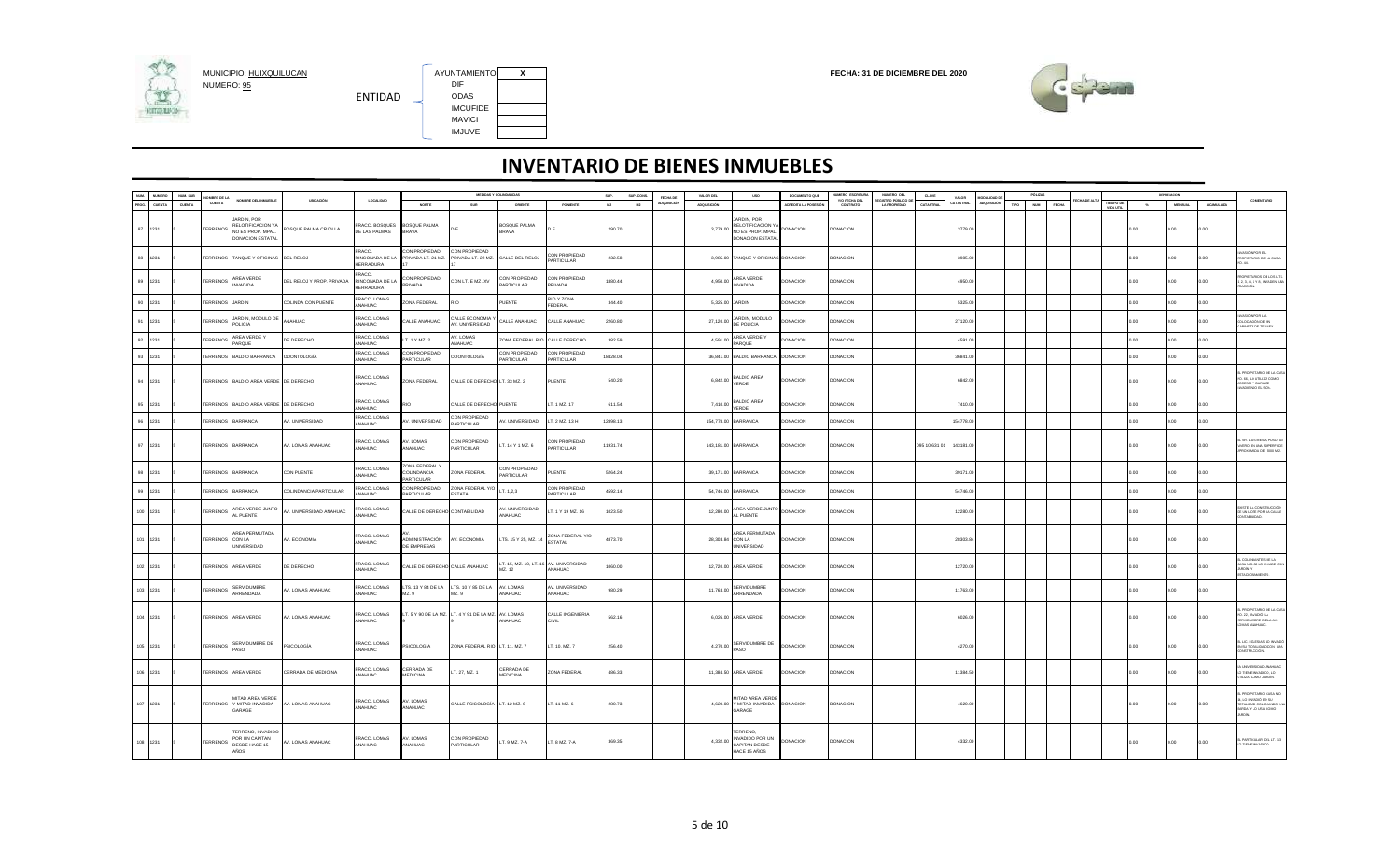

MUNICIPIO: <u>HUIXQUILUCAN</u><br>NUMERO: <u>95</u> DIF DIF DIF DIF DIR ENTIDAD IMCUFIDE MAVICI IMJUVE

AYUNTAMIENTO X<br>DIF



|                             | NUM. SUB | NOMBRE DE LA           | NOMBRE DEL INMUEBLE                                                       | UBICACIÓN                                                          | <b>LOCALIDAD</b>                                                                                                                                                  |                                                  |                                   | MEDIDAS Y COLINDANCIAS                                                            |                                                 | SUP.     | SUP. CONS. | FECHA DE   | VALOR DEL    | <b>USO</b>                                                             | DOCUMENTO QUE        | NUMERO ESCRITURA          | NUMERO DEL                                | <b>CLAVE</b>  | VALOR      | MODALIDAD DI | PÓLIZA             |       |            |            |         | pretreager     |            |                                                                                                           |
|-----------------------------|----------|------------------------|---------------------------------------------------------------------------|--------------------------------------------------------------------|-------------------------------------------------------------------------------------------------------------------------------------------------------------------|--------------------------------------------------|-----------------------------------|-----------------------------------------------------------------------------------|-------------------------------------------------|----------|------------|------------|--------------|------------------------------------------------------------------------|----------------------|---------------------------|-------------------------------------------|---------------|------------|--------------|--------------------|-------|------------|------------|---------|----------------|------------|-----------------------------------------------------------------------------------------------------------|
| NUM. NUMERO<br>PROG. CUENTA | CUENTA   | CUENTA                 |                                                                           |                                                                    |                                                                                                                                                                   | NORTE                                            | SUR                               | ORIENTE                                                                           | PONENTE                                         | M2       | M2         | DQUISICIÓ  | ADQUISICIÓN  |                                                                        | ACREDITA LA POSESIÓN | Y/O FECHA DEL<br>CONTRATO | EGISTRO PÚBLICO DI<br><b>LA PROPIEDAD</b> | CATASTRAL     | CATASTRAL  | poulsició    | <b>NUM</b><br>TIPO | FECHA |            |            | $^{16}$ | <b>MENSUAL</b> | ACUMULADA  | COMENTARIO                                                                                                |
| 109 1231                    |          | <b><i>TERRENOS</i></b> | ABSORBIDA POR<br>OBRAS DEL PUENTE                                         | <b>FUENTE DE ANAHUAC</b><br>SECCION CUMBRES                        | FRACC.<br>TECAMACHALCO                                                                                                                                            | LOTE 4                                           | ZONA VERDE                        | FUENTE DE<br>ANAHUAC                                                              | <b>CON LINDEROS</b>                             | 530.00   |            |            |              | ABSORBIDA POR<br>652,497.66 BRAS DEL PUENTE                            | COMPRA - VENTA       | COMPRA - VENTA            |                                           |               | 652497.6   |              |                    |       |            |            | 0.00    | 0.00           | 0.00       |                                                                                                           |
| 110 1231                    |          | <b>TERRENOS</b>        | AREA VERDE<br><b>INVADIDA</b>                                             | COLINDANCIA PARTICULAR                                             | FRACC. LOMAS DEL CON PROPIEDAD<br>OLIVO                                                                                                                           | PARTICULAR                                       | CON PROPIEDAD<br>PARTICULAR       | LT. 1 MZ. 1, LT. 1 MZ. D.F.                                                       |                                                 | 5293.77  |            |            | 10,588.00    | AREA VERDE<br><b>INVADIDA</b>                                          | <b>DONACION</b>      | <b>DONACION</b>           |                                           |               | 10588.0    |              |                    |       |            |            | 0.00    | 0.00           | 0.00       | <b>ISIÓN CON CERCA</b><br>ERIMETRAL QUE DIVIDE L<br>MITAD DEL PREDIO Y SE<br>NCUENTRA UNA CHOZA           |
| 111 1231                    |          |                        | <b>ARFA VERDE</b><br>TERRENOS ARRENDADA.<br>POSECION                      | COLINDANCIA PARTICULAR                                             | LOMAS DEL OLIVO $\begin{bmatrix} \text{LT. 13, MZ. 4} \\ \text{MZ} \end{bmatrix}$ of $\begin{bmatrix} \text{CON PROPIEDAD} \\ \text{CON PROPIEDAD} \end{bmatrix}$ | MZ. 5                                            | PARTICULAR                        | CON PROPIEDAD<br>PARTICULAR                                                       | LT. 12, MZ. 4                                   | 1524.68  |            |            |              | AREA VERDE<br>22.870.20 ARRENDADA.<br>POSESION                         | DONACION             | DONACION                  |                                           |               | 22870.2    |              |                    |       |            |            | 0.00    | 0.00           | 0.00       | IR ROR KÖRA<br>ROPIETARIO CASA NO. 36<br>OLOCANDO MALLA AL 50%<br>OKI PREDIO                              |
| 112 1231                    |          | <b>TERRENOS</b>        | AREA VERDE CON<br>INVASIÓN                                                | BARRANCA DE LA PALMA<br>PROP. FED.                                 | RACC. LOMAS DEL CON PROPIEDAD<br>SOI                                                                                                                              | ARTICULAR                                        | BARRANCA DE LA<br>PALMA           | CON PROPIEDAD<br>PARTICULAR                                                       | LT. 126, 127, 128, 129<br>Y 130 MZ. S/N         | 13082.90 |            |            | 26,166.00    | AREA VERDE CON<br>INVASIÓN                                             | <b>DONACION</b>      | <b>DONACION</b>           |                                           |               | 26166.0    |              |                    |       |            |            | 0.00    | 0.00           | o oo       | ASIÓN POR EL<br>ROPIETARIO DE LA CASA<br>NO. 44, CON SUP. APROX 2                                         |
| 113 1231                    |          |                        | AREA VERDE,<br>TERRENOS PARQUE Y TANQUE<br>DE AGUA                        | ZONA VERDE                                                         | FRACC. LOMAS DEL CON PROPIEDAD<br>SOL                                                                                                                             | FEDERAL                                          | CON LT. 21, MZ. S/N ZONA VERDE    |                                                                                   | BARRANCA DE<br>LORETO PROP.<br>FEDERAL          | 2718.83  |            |            |              | AREA VERDE,<br>5,438.00 PARQUE Y TANQUE DONACION<br>DE AGUA            |                      | <b>DONACION</b>           |                                           |               | 5438.0     |              |                    |       |            |            | 0.00    | 0.00           | 0.00       |                                                                                                           |
| 114 1231                    |          | <b><i>TERRENOS</i></b> | AMPLIACION DEL<br>PANTEON SAN<br>CRISTÓBAL<br><b>TEXCALUCAN</b>           | INMUEBLE DENOMINADO<br>"MEXILLO", SOBRE LA AV.<br><b>PRINCIPAL</b> | SAN CRISTÓBAL<br>TEXCALUCAN                                                                                                                                       |                                                  |                                   |                                                                                   |                                                 |          |            | 2008-07-11 | 3,523,880.00 | AMPLIACION DEL<br>PANTEON SAN<br>CRISTÓBAL<br><b>TEXCALUCAN</b>        | COMPRA - VENTA       | COMPRA - VENTA            |                                           |               | 3523880.00 |              |                    |       | 2008-07-1  |            | 0.00.   | 0.00           | 0.00       |                                                                                                           |
| 115 1231                    |          |                        | RESERVA MUNICIPAL                                                         | CARR. SAN RAMON, PARAJE<br>"EL CARBONERO"                          | <b>SAN RAMON</b>                                                                                                                                                  | LACIDO GARCIA<br>GUTIERREZ                       | CARR. HUIX-SAN<br><b>RAMON</b>    | RICARDO REYES<br><b>ZANABRIA</b>                                                  | AREA DE DONACION                                | 449.4    |            | 2009-07-3  | 89.070.0     | <b>RESERVA</b><br><b>MUNICIPAL</b>                                     | <b>DONACION</b>      | <b>DONACION</b>           |                                           | 095 06 098 2  | 89070.0    |              |                    |       | 2009-07-3  |            |         | 0.00           | 0.00       | ASIÓN EN SU TOTALIDAD<br>OR EL C. PLACIDO GARCÍA                                                          |
| 116 1231                    |          |                        | AMPLIACION DE LA<br>VIA PUBLICA                                           | CALLE CEDRO, PARAJE "EL<br>CASTILLO"                               | <b>IGNACIO ALLENDE</b>                                                                                                                                            |                                                  |                                   |                                                                                   | JUAN ESCOBAR<br>MARTINEZ                        | 154.00   | 154.00     | 2009-07-3  | 5,000.00     | AMPLIACION DE LA<br>VIA PUBLICA                                        | <b>DONACION</b>      | DONACION                  |                                           |               | 5000.0     |              |                    |       | 2009-07-3  |            | 0.00    | 0.00           | o oo       |                                                                                                           |
| 117 1231                    |          |                        | TERRENOS UNIDAD DEPORTIVA                                                 | PARAJE "MILPA APOLONIO" O<br>"MILPA DE APOLO"                      | ZACAMULPA                                                                                                                                                         | <b>AGAPITO</b><br><b>HERMENEGILDO</b>            | MANUEL ROJAS<br>GONZALEZ          | CANDELARIO<br>MEDINA, BENITO<br><b>IGLESIAS Y</b><br>BERNARDINO<br><b>FI ORES</b> | MANUEL ROJAS<br>GONZALEZ, HOY<br>MANUEL GRANADA | 2030.00  |            | 2009-07-31 |              | 312,000.00 UNIDAD DEPORTIVA 766 VOL. 936                               |                      | 766 VOL. 936              |                                           | 095 05 025 20 | 312000.00  |              |                    |       | 2009-07-3  |            | 0.00    | 0.00           | 0.00       |                                                                                                           |
| 118 1231                    |          | <b>ERRENOS</b>         | <b>FOSA SEPTICA</b>                                                       | LT. C MZ. 3, CALLE DE LOS<br>CEDROS                                | L GUARDA                                                                                                                                                          | <b><i>FERRENO</i></b><br>ARTICULAR               | SR. BETANCOURT                    | TERRENOS DE SAM<br>CRISTÓBAL                                                      | CALLE LOS CEDROS                                | 300.0    |            | 2009-07-3  |              | 49,251.00 FOSA SEPTICA                                                 | DONACION             | DONACION                  |                                           |               | 49251.0    |              |                    |       | 2009-07-3  |            | n nn    | 0.00           | 0.00       |                                                                                                           |
| 119 1231                    |          | <b>TERRENOS</b>        | AMPLIACION DEL<br>PANTEÓN "CAMPO<br>SANTO*                                | PARAJE "EL NIETO" Y "PEDAZO SAN BARTOLOMÉ<br>DE MONTE"             | COATEPEC                                                                                                                                                          |                                                  |                                   | CAMPO SANTO                                                                       |                                                 | 1755.0   |            | 2009-07-3  |              | AMPLIACION DEL<br>278,298.00 PANTEÓN "CAMPO<br>SANTO"                  | DONACION             | DONACION                  |                                           |               | 278298.0   |              |                    |       | 2009-07-3  |            | n nn    | 0.00           | 0.00       |                                                                                                           |
| 120 1231                    |          |                        | <b>ERRENOS VIA PUBLICA</b>                                                | PARAJE LA PALMA                                                    | SAN IOSÉ<br><b>HUILOTEAPAN</b>                                                                                                                                    | ANGEL GARCIA<br>FINADO)                          | RENATO MORENO<br><b>GUTIERREZ</b> | MARIA DE JESUS<br>ARCE MORENO                                                     | ESCUELA PRIMARIA<br>RURAL                       | 449.92   | 449.92     | 2009-07-3  |              | 412,240.00 VIA PUBLICA                                                 | DONACION             | <b>DONACION</b>           |                                           | 095 06 083 2  | 412240.00  |              |                    |       | 2009-07-3  |            | 0.00    | 0.00           | 0.00       |                                                                                                           |
| 121 1233                    |          | <b>EDIFICIOS</b>       | <b>AUDITORIO</b><br>MUNICIPAL                                             | CAMINO A ZACAMULPA<br>PARAJE EL BOJI S/N                           | SAN JACINTO                                                                                                                                                       | AMINO A<br>ZACAMULPA<br>PARAJE EL BOJI           | PROPIEDAD<br><b>RIVADA</b>        | <b>PROPIEDAD</b><br>PRIVADA                                                       | PROPIEDAD<br>PRIVADA                            | 495.0    |            |            |              | <b>AUDITORIO</b><br>MUNICIPAL                                          | <b>DONACION</b>      | DONACION                  |                                           |               |            |              |                    |       |            | 50         | 0.02    | 0.00           | 0.00       |                                                                                                           |
| 122 1233                    |          | <b>EDIFICIOS</b>       | DIFICIO PUBLICO O<br>COMERCIAL<br><b>OI ROTIOLIA</b><br><b>MUNICIPAL)</b> | CALLE TULIPANES                                                    | <b>IGNACIO ALLENDE</b>                                                                                                                                            | PROPIEDAD<br><b>MUNICIPAL</b>                    | PROPIEDAD<br><b>MUNICIPAL</b>     | PROPIEDAD<br><b>MUNICIPAL</b>                                                     | PROPIEDAD<br><b>MUNICIPAL</b>                   | 4959.18  | 859.95     | 1995-12-04 | 895,208.05   | EDIFICIO PUBLICO O<br><b>COMERCIAL</b><br>(AUDITORIO<br>MUNICIPAL)     | COMPRA - VENTA       | COMPRA - VENTA            |                                           |               | 895208.05  |              |                    |       | 1995-12-04 | 50         | 0.02    | 1,492.01       | 107,424.97 |                                                                                                           |
| 123 1233                    |          | <b>EDIFICIOS</b>       | EDIFICIO PUBLICO O<br>COMERCIAL<br>(AUDITORIO<br>MUNICIPAL)               | CARRETERA HUIXQUILUCAN -<br>NAUCALPAN                              | MAGDALENA<br>CHICHICASPA                                                                                                                                          | PROPIEDAD<br>MUNICIPAL                           | PROPIEDAD<br><b>MUNICIPAL</b>     | PROPIEDAD<br><b>MUNICIPAL</b>                                                     | PROPIEDAD<br>MUNICIPAL                          | 24580.00 | 861.0      |            |              | EDIFICIO PUBLICO C<br>COMERCIAL<br>997,096.73 (AUDITORIO<br>MUNICIPAL) | <b>DONACION</b>      | <b>DONACION</b>           |                                           |               | 997096.7   |              |                    |       |            | 50         | 0.02    | 1.661.83       | 119,651.61 | ASIÓN POR COLINDANTI<br>ORIZONTE VISTA REAL*, E<br>CALLE VIOLETA UN<br>RTICULAR ACONDICIONÓ<br>UN ACCESO. |
| 124 1233                    |          | <b>EDIFICIOS</b>       | EDIFICIO PUBLICO O<br>COMERCIAL<br>(AUDITORIO<br><b>MUNICIPAL</b>         | CAMINO A HUIX ACUEDUCTO<br>LERMA S/N                               | SAN BARTOLOMÉ<br><b>COATEPEC</b>                                                                                                                                  | A QIMING<br>HUIXQUILUCAN -<br>ACUEDUCTO LERMA    | PROPIEDAD<br>PRIVADA              | <b>PROPIEDAD</b><br>PRIVADA                                                       | <b>PROPIEDAD</b><br>PRIVADA                     | 630.00   |            |            |              | EDIFICIO PUBLICO O<br>COMERCIAL<br>(AUDITORIO<br>MUNICIPAL             | <b>DONACION</b>      | DONACION                  |                                           |               |            |              |                    |       |            | 50         | 0.02    | 0.00           | 0.00       |                                                                                                           |
| 125 1233                    |          | <b>EDIFICIOS</b>       | EDIFICIO PUBLICO O<br>COMERCIAL<br><b>AUDITORIO</b><br>MUNICIPAL)         | PASEO SAN CRISTÓBAL S/N                                            | SAN CRISTÓBAL<br>TEXCALUCAN                                                                                                                                       | EXPLANADA                                        | CALLE COLIBRIS                    | PASEO MIRADOR                                                                     | CALLE COLIBRIS                                  | 1062.50  |            | 1973-05-05 |              | EDIFICIO PUBLICO O<br>COMERCIAL<br>(AUDITORIO<br>MUNICIPAL)            | <b>DONACION</b>      | <b>DONACION</b>           |                                           |               |            |              |                    |       | 1973-05-05 | 50         | 0.02    | 0.00           | 0.00       |                                                                                                           |
| 126 1233                    |          | <b>EDIFICIOS</b>       | DIFICIO PUBLICO<br>COMERCIAL<br><b>OIROTIOLIA</b><br>MUNICIPAL)           | PASEO SAN FRANCISCO, SUR. SAN FRANCISCO<br>S/N                     | AYOTUXCO                                                                                                                                                          | CAMINO A AGUA<br>BENDITA - DOS RÍOS HUIXQUILUCAN | <b>ANDADOR</b>                    | PROPIEDAD<br>PRIVADA                                                              | PROPIEDAD<br>PRIVADA                            | 1062.5   |            |            |              | EDIFICIO PUBLICO<br>COMERCIAL<br>(AUDITORIO<br>MUNICIPAL)              | <b>DONACION</b>      | DONACION                  |                                           |               |            |              |                    |       |            | 50         | 0.02    | 0.00           | 0.00       |                                                                                                           |
| 127 1233                    |          | <b>EDIFICIOS</b>       | EDIFICIO PUBLICO<br>COMERCIAL<br><b>AUDITORIO</b><br>MUNICIPAL).          | CAMNO A SAN JUAN<br>YAUTEPEC-HUIX S/N                              | ZACAMULPA                                                                                                                                                         | AMINO A SAN JUAN<br>YAUTEPEC -<br>HUIXQUILUCAN   | PROPIEDAD<br>PRIVADA              | PROPIEDAD<br>PRIVADA                                                              | PROPIEDAD<br>PRIVADA                            | 1062.50  |            |            |              | EDIFICIO PUBLICO<br>COMERCIAL<br>(AUDITORIO<br>MUNICIPAL).             | COMPRA - VENTA       | COMPRA - VENTA            |                                           |               |            |              |                    |       |            | ${\bf 50}$ | 0.02    | 0.00           | 0.00       | PARTICULAR TOMO UNA<br>ACCIÓN COMO ACCESO Y                                                               |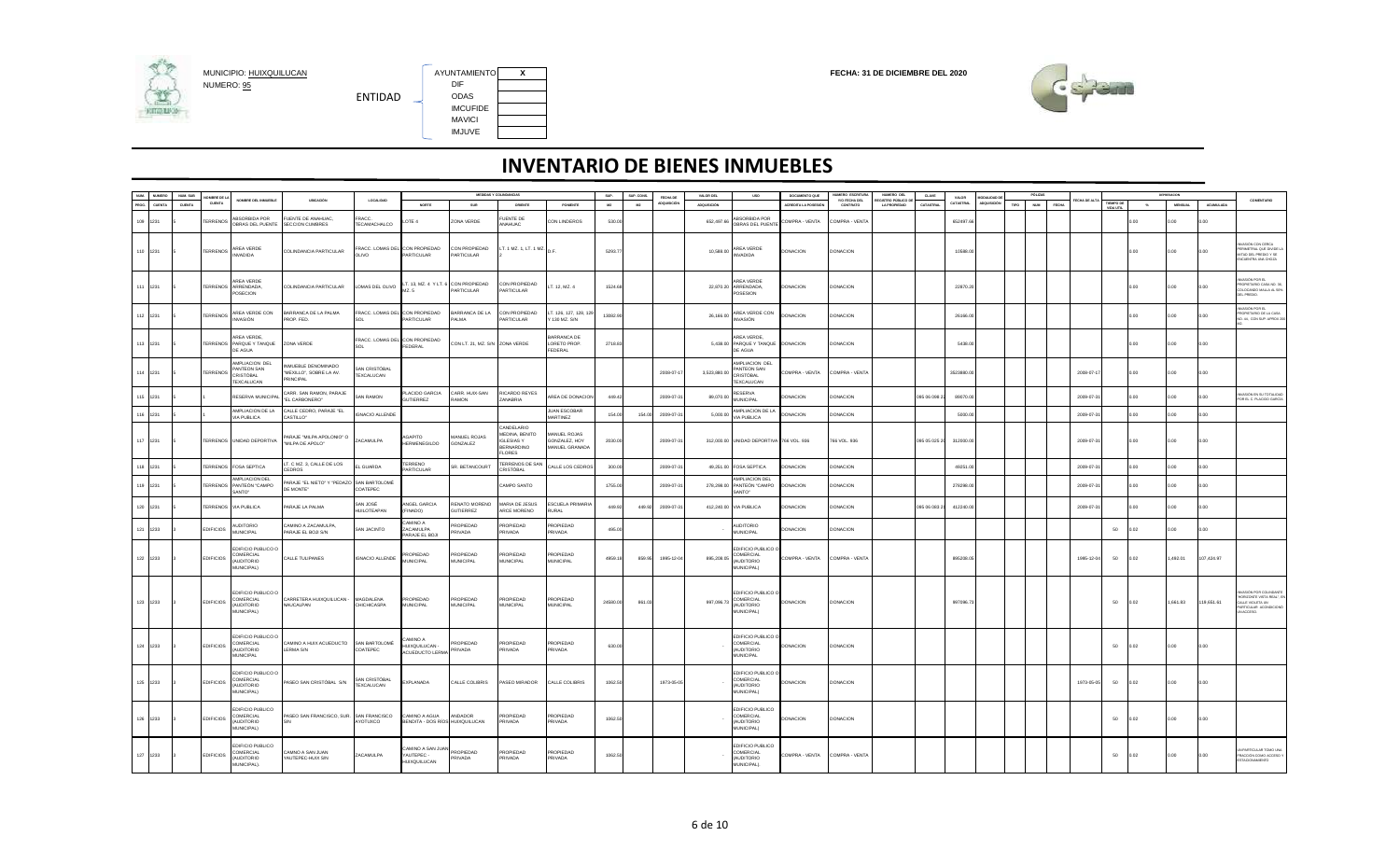

AYUNTAMIENTO X<br>DIF IMCUFIDE MAVICI IMJUVE



| NUM.     | <b>NUMERO</b> | NUM. SUB | OMBRE DE LA      |                                                                                        |                                                 |                              |                                                       |                                                         | MEDIDAS Y COLINDANCIAS          |                               | SUP.     | SUP. CONS. | FECHA DE   | VALOR DEL    | uso                                                                                               | DOCUMENTO QUE        | NUMERO ESCRITURA          | NUMERO DEL                               | <b>CLAVE</b>          | VALOR     | MODALIDAD DE       |      | PÓLIZAS             |            |            |                  |       | DEPRESACION    |            |                                                                                                                                                                      |
|----------|---------------|----------|------------------|----------------------------------------------------------------------------------------|-------------------------------------------------|------------------------------|-------------------------------------------------------|---------------------------------------------------------|---------------------------------|-------------------------------|----------|------------|------------|--------------|---------------------------------------------------------------------------------------------------|----------------------|---------------------------|------------------------------------------|-----------------------|-----------|--------------------|------|---------------------|------------|------------|------------------|-------|----------------|------------|----------------------------------------------------------------------------------------------------------------------------------------------------------------------|
| PROG.    | CUENTA        | CUENTA   | CUENTA           | NOMBRE DEL INMUEBLE                                                                    | UBICACIÓN                                       | <b>LOCALIDAD</b>             | NORTE                                                 | SUR                                                     | ORIENTE                         | PONENTE                       | M2       | M2         | DQUISICIÓ  | ADQUISICIÓN  |                                                                                                   | ACREDITA LA POSESIÓN | Y/O FECHA DEL<br>CONTRATO | EGISTRO PÚBLICO D<br><b>LA PROPIEDAD</b> | CATASTRAL             | CATASTRAL | <b>ADQUISICIÓN</b> | TIPO | <b>NUM</b><br>FECHA | CHA DE AL  |            | <b>TIEMPO DI</b> | $-96$ | <b>MENSUAL</b> | ACUMULADA  | <b>COMENTARIO</b>                                                                                                                                                    |
| 128 1233 |               |          | <b>EDIFICIOS</b> | <b>AUDITORIO</b><br><b>MUNICIPAL</b>                                                   | CAM. A PALO SOLO AV.<br>CONSTITUYENTES S/N      | CONSTITUYENTES<br>DE 1917    | AMINO A PALO<br>$SOLO - AV.$<br><b>CONSTITUYENTES</b> | ROPIEDAD<br>PRIVADA                                     | PROPIEDAD<br>PRIVADA            | <b>ROPIEDAD</b><br>PRIVADA    | 1062.50  |            | 1993-07-07 |              | <b>AUDITORIO</b><br>MUNICIPAL                                                                     | DONACION             | <b>DONACION</b>           |                                          |                       |           |                    |      |                     |            | 1993-07-07 | 50               | 0.02  | 0.00           | 0.00       |                                                                                                                                                                      |
| 129 1233 |               |          |                  | EDIFICIO PUBLICO O<br>EDIFICIOS COMERCIAL (SALON<br>DE USOS MULTIPLES)                 | CALLE CERRADA DE<br>VOLUNTAD                    | A RETAMA                     | PROPIEDAD<br><b>MUNICIPAL</b>                         | PROPIEDAD<br>MUNICIPAL                                  | PROPIEDAD<br><b>MUNICIPAL</b>   | PROPIEDAD<br><b>MUNICIPAL</b> | 626.17   | 626.1      |            | 745,327.70   | EDIFICIO PUBLICO O<br>COMERCIAL (SALON<br>DE USOS<br>MULTIPLES)                                   | DONACION             | <b>DONACION</b>           |                                          |                       | 745327.7  |                    |      |                     |            |            | 50               | 0.02  | 1,242.21       | 89,439.32  |                                                                                                                                                                      |
| 130 1233 |               |          | <b>EDIFICIOS</b> | RESERVA MUNICIPA                                                                       | CAMINO VECINAL PARAJE EL<br>MORAL S/N           | AN RAMON                     | CON BARRANCA                                          | SR. GARCIA CAÑAS                                        | CAMINO VECINAL                  |                               | 13006.13 |            |            | 5,000,000.00 | <b>RESERVA</b><br>MUNICIPAL                                                                       | OMPRA - VENTA        | COMPRA - VENTA            |                                          | 095 06 098 07 00 0000 |           |                    |      |                     |            |            | 50               | 0.02  | 8,333.33       | 600,000.00 |                                                                                                                                                                      |
|          | 131 1233      |          | <b>EDIFICIOS</b> | EDIFICIO PUBLICO C<br>COMERCIAL<br>(PALACIO<br>MUNICIPAL).                             | NICOLAS BRAVO NO. 7                             | SEGUNDO CUARTEL              | CALLE IGNACIO<br>RAYON                                | PROPIEDAD<br>PRIVADA                                    | CALLE NICOLAS<br><b>BRAVO</b>   | PROPIEDAD<br>PRIVADA          | 1139.77  |            | 1942-05-07 | 350,000.00   | EDIFICIO PUBLICO O<br>COMERCIAL<br>PALACIO<br>MUNICIPAL).                                         | COMPRA - VENTA       | COMPRA - VENTA            |                                          |                       | 350000.0  |                    |      |                     | 1942-05-07 |            | 50               | 0.02  | 583.33         | 42,000.00  |                                                                                                                                                                      |
| 132 1233 |               |          | <b>EDIFICIOS</b> | <b>EDIFICIO PUBLICO O</b><br>COMERCIAL<br><b>(EXMERCADO)</b><br>MUNICIPAL)             | AMADO NERVO S/N                                 | SEGUNDO CUARTEL CALLE MIGUEL |                                                       | PROPIEDAD<br>PRIVADA                                    | PROPIEDAD<br>PRIVADA            | CALLE AMADO<br><b>NERVO</b>   | 447.74   |            |            | 70,000.00    | EDIFICIO PUBLICO<br>COMERCIAL<br>(EXMERCADO<br>MUNICIPAL)                                         | COMPRA - VENTA       | COMPRA - VENTA            |                                          |                       | 70000.0   |                    |      |                     |            |            | 50               | 0.02  | 116.67         | 8,400.00   |                                                                                                                                                                      |
| 133 1233 |               |          |                  | <b>EDIFICIO PUBLICO</b><br>EDIFICIOS COMERCIAL (PLAZA<br>HUIXQUILUCAN).                | VENUSTIANO CARRANZA S/N CUARTO CUARTEL          |                              | CALLE VENUSTIANO CATARINO<br>CARRANZA                 | SR. RAÚL VAZQUEZ,<br><b>GRANADA Y</b><br><b>MORELOS</b> | CALLE ITURBIDE                  | CAMINO SIN<br><b>NOMBRE</b>   | 3423.25  |            |            |              | EDIFICIO PUBLICO<br>6,205,057.00 COMERCIAL (PLAZA COMPRA - VENTA COMPRA - VENTA<br>HUIXQUILUCAN). |                      |                           |                                          |                       | 6205057.0 |                    |      |                     |            |            | 50               | 0.02  | 10,341.76      | 744,596.78 | <b>INTINÚA LA INVASIÓN CO</b><br>IN PUESTO MERCANTIL EN<br>ESQUINA EMILIANO ZAPATA<br>AV. VENUSTIANO<br><b>RRANZA, EN EL INTERIOR</b><br>XISTEN PUESTOS<br>RCANTILES |
| 134 1233 |               |          |                  | EDIFICIO PUBLICO (<br>CENTRAL DE<br>EDIFICIOS BOMBEROS Y<br>OFICINAS<br>DELEGACIONALES | AV. JESÚS DEL MONTE S/N                         | <b>PIRULES</b>               | COL. PIRULES                                          | CLUB DE GOLF                                            | V. JESÚS DEL<br>MONTE           | <b>MONTÓN</b><br>CUARTELES    | 3509.20  |            |            |              | EDIFICIO PUBLICO (<br>CENTRAL DE<br><b>BOMBEROS Y</b><br><b>OFICINAS</b><br>DELEGACIONALES        | <b>DONACION</b>      | <b>DONACION</b>           |                                          |                       |           |                    |      |                     |            |            | 50               | 0.02  | 0.00           | 0.00       |                                                                                                                                                                      |
| 135 1233 |               |          |                  | <b>DIFICIO PUBLICO O</b><br>EDIFICIOS COMERCIAL<br>(LECHERIA LICONSA).                 | CARRETERA HUIXQUILUCAN -<br>MARQUESA S/N        | <b>IGNACIO ALLENDE</b>       | ARRETERA<br>HUIXQUILUCAN -<br>MARQUESA                | PROPIEDAD<br>PRIVADA                                    | PROPIEDAD<br>PRIVADA            | PROPIEDAD<br>PRIVADA          | 128.08   |            | 1991-08-18 |              | EDIFICIO PUBLICO<br>COMERCIAL<br>(LECHERIA<br>LICONSA).                                           | COMPRA - VENTA       | COMPRA - VENTA            |                                          | 095 04 010 03 00 0000 |           |                    |      |                     | 1991-08-18 |            | 50               | 0.02  | 0.00           | 0.00       |                                                                                                                                                                      |
| 136 1233 |               |          |                  | <b>EDIFICIO PUBLICO O</b><br>EDIFICIOS COMERCIAL<br>(LECHERÍA LICONSA                  | CARRETERA A CANALES,<br>SANTA CRUZ AYOTUXCO S/N | SANTA CRUZ<br>AYOTUXCO       | A OWIMA:<br>HUIXQUILUCAN DOS<br>RÍOS - LA GLORIETA    | PROPIEDAD<br>PRIVADA                                    | PROPIEDAD<br>PRIVADA            | PROPIEDAD<br>PRIVADA          | 112.11   |            |            |              | EDIFICIO PUBLICO O<br>COMERCIAL<br>(LECHERÍA<br>LICONSA)                                          | <b>DONACION</b>      | <b>DONACION</b>           |                                          |                       |           |                    |      |                     |            |            | 50               | 0.02  | 0.00           | 0.00       |                                                                                                                                                                      |
| 137 1233 |               |          |                  | <b>EDIFICIO PUBLICO O</b><br>EDIFICIOS COMERCIAL<br>(LECHERÍA LICONSA                  | CAMINO A PALO SOLO AV.<br>PRINCIPAL S/N         | CONSTITUYENTES<br>DE 1917    | CAMINO A PALO<br>SOLO AV. PRINCIPAL                   | PROPIEDAD<br>PRIVADA                                    | PROPIEDAD<br>PRIVADA            | PROPIEDAD<br>PRIVADA          | 40.30    |            | 1995-11-03 |              | EDIFICIO PUBLICO (<br>COMERCIAL<br>(LECHERÍA<br>LICONSA)                                          | <b>DONACION</b>      | <b>DONACION</b>           |                                          |                       |           |                    |      |                     | 1995-11-03 |            | 50               | 0.02  | 0.00           | 0.00       |                                                                                                                                                                      |
| 138 1233 |               |          |                  | EDIFICIO PUBLICO<br>EDIFICIOS COMERCIAL<br>(LECHERÍA LICONSA                           | AV. TECAMACHALCO S/N                            | EL OLIVO                     | TECAMACHALCO                                          | ROPIEDAD<br>PRIVADA                                     | PROPIEDAD<br><b>PRIVADA</b>     | PROPIEDAD<br>PRIVADA          | 114.44   |            | 1995-10-16 |              | EDIFICIO PUBLICO<br>COMERCIAL<br><b>(LECHERÍA</b><br>LICONSA)                                     | DONACION             | <b>DONACION</b>           |                                          |                       |           |                    |      | 8168                | 1995-10-16 |            | 50               | 0.02  | 0.00           | 0.00       |                                                                                                                                                                      |
| 139      | 1233          |          | <b>EDIFICIOS</b> | ERRENO,<br>DELEGACION Y<br><b>BIBLIOTECA</b>                                           | PROP. SR. PEDRO PÉREZ DEL<br>RÍO S/N            | JESÚS DEL MONTE              | <b>JACINTO SALINAS</b>                                | <b>DBREGON</b>                                          | ERNESTO ANTOMAN PEDRO PÉREZ DEL | NICOLÁS SÁNCHEZ               | 531.3    |            |            |              | <b>TERRENO</b><br>7,969.50 DELEGACION Y<br><b>BIBLIOTECA</b>                                      | <b>JONACION</b>      | DONACION                  |                                          |                       | 7969.5    |                    |      |                     |            |            | 50               | 0.02  | 3.28           | 956.34     |                                                                                                                                                                      |
| 140 1233 |               |          | <b>EDIFICIOS</b> | <b>EDIFICIO PUBLICO O</b><br>COMERCIAL<br>(LECHERÍA LICONSA)                           | ARMAS S/N                                       | SAN FERNANDO                 | PROPIEDAD<br><b>MUNICIPAL</b>                         | CALLE ESPOLETA                                          | CALLE ARMAS                     | PROPIEDAD<br><b>MUNICIPAL</b> | 105.00   |            | 1986-09-09 |              | EDIFICIO PUBLICO C<br>COMERCIAL<br>(LECHERÍA<br>LICONSA).                                         | DONACION             | <b>DONACION</b>           |                                          |                       |           |                    |      |                     |            | 1986-09-09 | 50               | 0.02  | 0.00           | 0.00       |                                                                                                                                                                      |
| 141 1233 |               |          | <b>EDIFICIOS</b> | EDIFICIO PUBLICO O<br>COMERCIAL (<br>DELEGACION<br>MUNICIPAL)                          | CALLE 5 DE FEBRERO                              | PIRULES                      |                                                       |                                                         |                                 |                               | 251.79   |            |            | 549,138.96   | EDIFICIO PUBLICO C<br>COMERCIAL (<br>DELEGACION<br>MUNICIPAL)                                     | DONACION             | <b>DONACION</b>           |                                          |                       | 549138.9  |                    |      |                     |            |            | 50               | 0.02  | 915.23         | 65,896.68  |                                                                                                                                                                      |
| 142 1233 |               |          | <b>EDIFICIOS</b> | <b>EDIFICIO PUBLICO (</b><br>COMERCIAL (<br><b>BIBLIOTECA Y</b><br>OFICINAS)           | AV. PALO SOLO                                   | PALO SOLO                    | PROPIEDAD<br>PRIVADA                                  | PROPIEDAD<br><b>RIVADA</b>                              | PROPIEDAD<br>PRIVADA            | PROPIEDAD<br>PRIVADA          | 296.64   |            |            |              | EDIFICIO PUBLICO (<br>COMERCIAL (<br>458,062.59 BIBLIOTECA Y<br>OFICINAS)                         | COMPRA - VENTA       | COMPRA - VENTA            |                                          |                       | 459250.84 |                    |      |                     |            |            | 50               | 0.02  | 763.44         | 54,967.51  |                                                                                                                                                                      |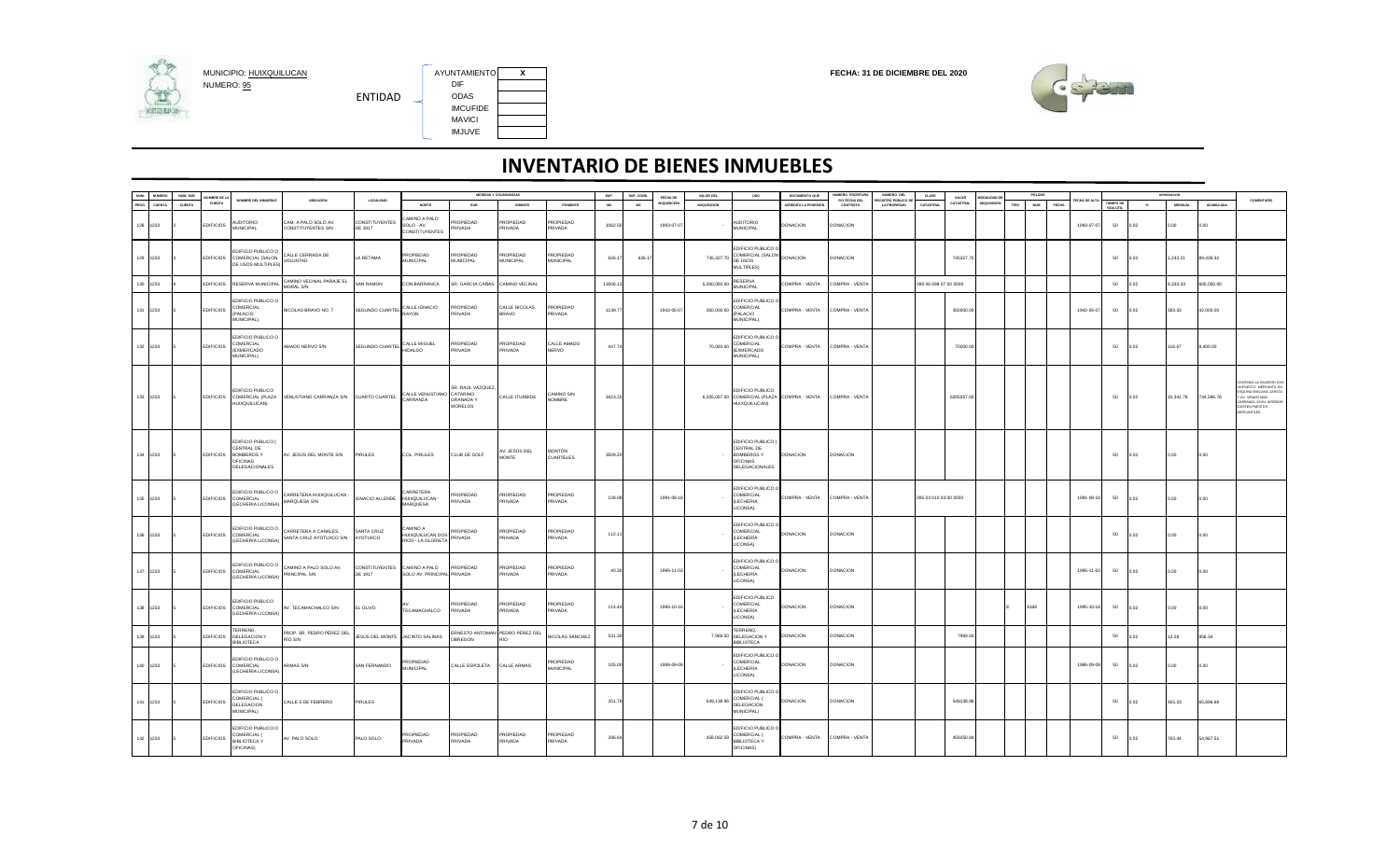

AYUNTAMIENTO X<br>DIF IMCUFIDE MAVICI IMJUVE



|       | NUM. NUMERO   | NUM. SUB |                              |                                                                          |                                                                   |                                 |                        |                                  | MEDIDAS Y COLINDANCIAS                                      |                               | sue.     | SUP. CONS. |                                       | VALOR DEL          | <b>USO</b>                                                                         | DOCUMENTO QUE        | NUMERO ESCRITURA          | NUMERO DEL                               | CLAVE                   |                    |                                          |      | PÓLIZA                     |            |                        |       | DEPRESADON     |            |                                                                                                                                         |
|-------|---------------|----------|------------------------------|--------------------------------------------------------------------------|-------------------------------------------------------------------|---------------------------------|------------------------|----------------------------------|-------------------------------------------------------------|-------------------------------|----------|------------|---------------------------------------|--------------------|------------------------------------------------------------------------------------|----------------------|---------------------------|------------------------------------------|-------------------------|--------------------|------------------------------------------|------|----------------------------|------------|------------------------|-------|----------------|------------|-----------------------------------------------------------------------------------------------------------------------------------------|
| PROG. | <b>CUENTA</b> | CUENTA   | OMBRE DE LA<br><b>CUENTA</b> | NOMBRE DEL INMUEBLE                                                      | UBICACIÓN                                                         | LOCALIDAD                       | <b>NORTE</b>           | SUR                              | ORIENTE                                                     | PONENTE                       | M2       | M2         | <b>FECHA DE</b><br><b>ADQUISICIÓN</b> | <b>ADQUISICIÓN</b> |                                                                                    | ACREDITA LA POSESIÓN | Y/O FECHA DEL<br>CONTRATO | EGISTRO PÚBLICO D<br><b>LA PROPIEDAD</b> | CATASTRAL               | VALOR<br>CATASTRAL | <b>MODALIDAD D</b><br><b>ADQUISICIÓN</b> | TIPO | <b>NUM</b><br><b>FECHA</b> |            | TIEMPO DE<br>VIDA UTIL | $-26$ | <b>MENSUAL</b> | ACUMULADA  | COMENTARIO                                                                                                                              |
|       | 143 1233      |          | <b>EDIFICIOS</b>             | <b>ESCUELA O CENTRO</b><br><b>OIRATINUMO:</b>                            | ANTIGUO CAMINO A<br>TECAMACHALCO NO. 29,<br>HUIXQUILUCAN, MEXICO. |                                 |                        |                                  |                                                             |                               |          | 1115.69    | 2008-03-0                             | 4,743,065.81       | ESCUELA O<br>CENTRO<br>COMUNITARIO                                                 | DONACION             | <b>DONACION</b>           |                                          |                         | 4743065.81         |                                          |      |                            | 2008-03-07 | 50                     | 0.02  | 7.905.11       | 569,167.90 |                                                                                                                                         |
|       | 144 1233      |          | <b>EDIFICIOS</b>             | UNIDAD DEPORTIVA                                                         | <b>SAN MARTÍN</b>                                                 | PRIMER CUARTEL                  | PROPIEDAD              | PROPIEDAD<br><b>MUNICIPAL</b>    | PROPIEDAD<br>MUNICIPAL                                      | PROPIEDAD<br><b>MUNICIPAL</b> | 47500.00 | 23750.00   | 1996-03-04                            |                    | 2,775,000.00 UNIDAD DEPORTIVA COMPRA - VENTA                                       |                      | COMPRA - VENTA            |                                          | 095 05 039 0 2775000.00 |                    |                                          |      |                            | 1996-03-04 | 50                     | 02    | ,625.00        | 333,000.00 |                                                                                                                                         |
|       |               |          |                              |                                                                          |                                                                   |                                 | <b>MUNICIPAL</b>       |                                  |                                                             |                               |          |            |                                       |                    |                                                                                    |                      |                           |                                          |                         |                    |                                          |      |                            |            |                        |       |                |            |                                                                                                                                         |
|       | 145 1233      |          | <b>EDIFICIOS</b>             | JARDÍN DE LA<br><b>CULTURA</b>                                           | CARRETERA A ZACAMULPA                                             | QUINTO CUARTEL CARRETERA        |                        | RÍO                              | CAMINO A<br>ZACAMULPA                                       | MARCELINO<br>RAMÍREZ          | 21158.62 |            |                                       |                    | 160,000.00 JARDÍN DE LA<br><b>CULTURA</b>                                          | DONACION             | <b>DONACION</b>           |                                          |                         | 160000.00          |                                          |      |                            |            | 50                     | 0.02  | 266.67         | 19,200.00  | ASIÓN POR AMBULANTE<br>PARTICULARES LO USAN<br>COMO ESTACIONAMIENTO,<br>BE NECESITA DEFINIR LA<br>OLONGACIÓN DEL<br>GEDIO.              |
|       | 146 1233      |          | <b>EDIFICIOS</b>             | TANQUE DE AGUA,<br>JARDIN DE NIÑOS Y<br>ESCUELA DE<br><b>SECRETARIAS</b> | CAMINO VIEJO A LA CORONICA SEGUNDO CUARTEL SAUL CARREÑO           |                                 |                        | LUCAS ENDOQUI                    | SAUL CARREÑO                                                | CAMINO VIEJO A LA<br>CORONITA | 10405.57 |            |                                       |                    | TANQUE DE AGUA,<br>10,000.00 JARDIN DE NIÑOS Y<br>ESCUELA DE<br><b>SECRETARIAS</b> | <b>DONACION</b>      | <b>DONACION</b>           |                                          |                         | 10000.00           |                                          |      |                            |            | 50                     | 0.02  | 16.67          | 1,200.00   | WASION POR UN<br>ARTICULAR QUE LO OCUP<br><b>RA MATERIALES</b><br>IVERSOS. HAY TALA DE<br>.<br>RBOLES, ASI COMO<br>ACCESO A UN ANDADOR. |
|       | 147 1233      |          | <b>EDIFICIOS</b>             | TANQUE DE AGUA                                                           | CAMINO VIEJO A LA CORONICA                                        | SEGUNDO CUARTEL BARRANCA        |                        | AJ A OMINO<br>CORONITA           | SR. ANTONIO<br>ENCAMPIRA                                    | SR. OJEDA                     | 1283.92  |            |                                       |                    | 16,188.25 TANQUE DE AGUA                                                           | <b>JONACION</b>      | <b>DONACION</b>           |                                          |                         | 15000.00           |                                          |      |                            |            | 50                     | 02    | 6.98           | ,942.59    |                                                                                                                                         |
|       | 148 1233      |          |                              | EDIFICIOS RASTRO MUNICIPAL                                               | LEONA VICARIO S/N                                                 | TERCER CUARTEL SR. JAIME GARCÍA |                        | CALLE LEONA<br><b>VICARIO</b>    | PRIVADA BUENA<br>VISTA                                      | PLAZUELA CRUZ DE<br>LA MISIÓN | 918.00   |            |                                       |                    | 30,000.00 RASTRO MUNICIPAL DONACION                                                |                      | DONACION                  |                                          |                         | 30000.00           |                                          |      |                            |            | 50                     | 0.02  | 50.00          | 3,600.00   |                                                                                                                                         |
|       | 149 1233      |          | <b>EDIFICIOS</b>             | CENTRO<br><b>ANTIRRABICO</b>                                             | ARAJE PALAJOY S/N                                                 | QUINTO CUARTEL                  | PROPIEDAD<br>MUNICIPAL | PROPIEDAD<br><b>MUNICIPAL</b>    | PROPIEDAD<br>MUNICIPAL                                      | PROPIEDAD<br><b>MUNICIPAL</b> | 422.27   |            | 1993-10-07                            | 244,270.33         | CENTRO<br><b>ANTIRRABICO</b>                                                       | OMPRA - VENTA        | COMPRA - VENTA            |                                          |                         | 244270.33          |                                          |      |                            | 1993-10-0  | 50                     | 02    | 07.12          | 9,312.44   |                                                                                                                                         |
|       |               |          |                              |                                                                          |                                                                   |                                 |                        |                                  |                                                             |                               |          |            |                                       |                    |                                                                                    |                      |                           |                                          |                         |                    |                                          |      |                            |            |                        |       |                |            |                                                                                                                                         |
|       | 150 1233      |          |                              | EDIFICIOS TANQUE DE AGUA                                                 | CAMINO VECINAL S/N                                                | SAN JOSE<br>HUILOTEAPAN         | AMINO VECINAL          | ESCUELA PRIMARIA<br>'CUAUHTEMOC* | ÁNGEL GARCÍA                                                | CAMINO VECINAL                | 162.29   |            |                                       |                    | 3,000.00 TANQUE DE AGUA DONACION                                                   |                      | <b>DONACION</b>           |                                          |                         | 3000.00            |                                          |      |                            |            | 50                     | 0.02  | 5.00           | 360.00     |                                                                                                                                         |
|       | 151 1233      |          |                              | EDIFICIOS TANQUE DE AGUA                                                 | PROPIEDAD SR. TITO ORTEGA SAN JUAN                                | YAUTEPEC                        | SR. TITO ORTEGA        | SR. TITO ORTEGA                  | SR. TITO ORTEGA                                             | SR. TITO ORTEGA               | 100.00   |            |                                       |                    | 1,000.00 TANQUE DE AGUA DONACION                                                   |                      | <b>DONACION</b>           |                                          |                         | 1000.00            |                                          |      |                            |            | 50                     | 0.02  | 1.67           | 120.00     |                                                                                                                                         |
|       | 152 1233      |          |                              | EDIFICIOS TANQUE DE AGUA                                                 | PROPIEDAD DEL SR. MARCIAL SAN JUAN<br>CLEMENTE S/N                | YAUTEPEC                        | JACINTA URBINA         | PASCUALA GARCÍA                  | MARCIAL<br>CLEMENTE                                         | PASCUALA GARCÍA               | 16.00    |            |                                       |                    | 80.00 TANQUE DE AGUA DONACION                                                      |                      | <b>DONACION</b>           |                                          |                         | 80.00              |                                          |      |                            |            | 50                     | 0.02  | 0.13           | 9.60       |                                                                                                                                         |
|       | 153 1233      |          |                              | EDIFICIOS TANGUE DE AGUA                                                 | CAMINO VECINAL S/N                                                | SAN JUAN<br>YAUTEPEC            | VÍCTOR CIMA            | FRANCISCO<br>CAYETANO            | PABLO VALVERDE                                              | <b>FRANCISCO</b><br>CAYETANO  | 26.63    |            |                                       |                    | 25.00 TANGUE DE AGUA DONACION                                                      |                      | <b>DONACION</b>           |                                          |                         | 25.00              |                                          |      |                            |            | 50                     | 0.02  | 0.04           | 3.00       |                                                                                                                                         |
|       | 154 1233      |          |                              | EDIFICIOS TANQUE DE AGUA                                                 | CAMINO VECINAL S/N                                                | SAN JUAN<br>YAUTEPEC            |                        |                                  | PASCUAL FLORES PASCUAL FLORES PASCUAL FLORES CAMINO VECINAL |                               | 72.00    |            |                                       |                    | 360.00 TANQUE DE AGUA DONACION                                                     |                      | <b>DONACION</b>           |                                          |                         | 360.00             |                                          |      |                            |            | 50                     | 0.02  | 0.60           | 43.20      |                                                                                                                                         |
|       | 155 1233      |          |                              | EDIFICIOS TANQUE DE AGUA                                                 | CALLE PROP. DEL SR. YUREN                                         | JESÚS DEL MONTE SR. YUREN       |                        | SR. YUREN                        | SR. YUREN                                                   | SR. YUREN                     | 70.0     |            |                                       |                    | 350.00 TANQUE DE AGUA DONACION                                                     |                      | <b>DONACION</b>           |                                          |                         | 350.00             |                                          |      |                            |            | 50                     | 0.02  | 0.58           | 42.00      |                                                                                                                                         |
|       | 156 1233      |          |                              | EDIFICIOS TANQUE DE AGUA                                                 | <b>VERACRUZ S/N</b>                                               | JESÚS DEL MONTE DR. ADMAR       |                        | DR. ADMAR                        | VERACRUZ                                                    | DR. ADMAR                     | 100.00   |            |                                       |                    | 1,000.00 TANQUE DE AGUA DONACION                                                   |                      | <b>DONACION</b>           |                                          |                         | 1000.00            |                                          |      |                            |            | 50                     | 0.02  | 1.67           | 120.00     |                                                                                                                                         |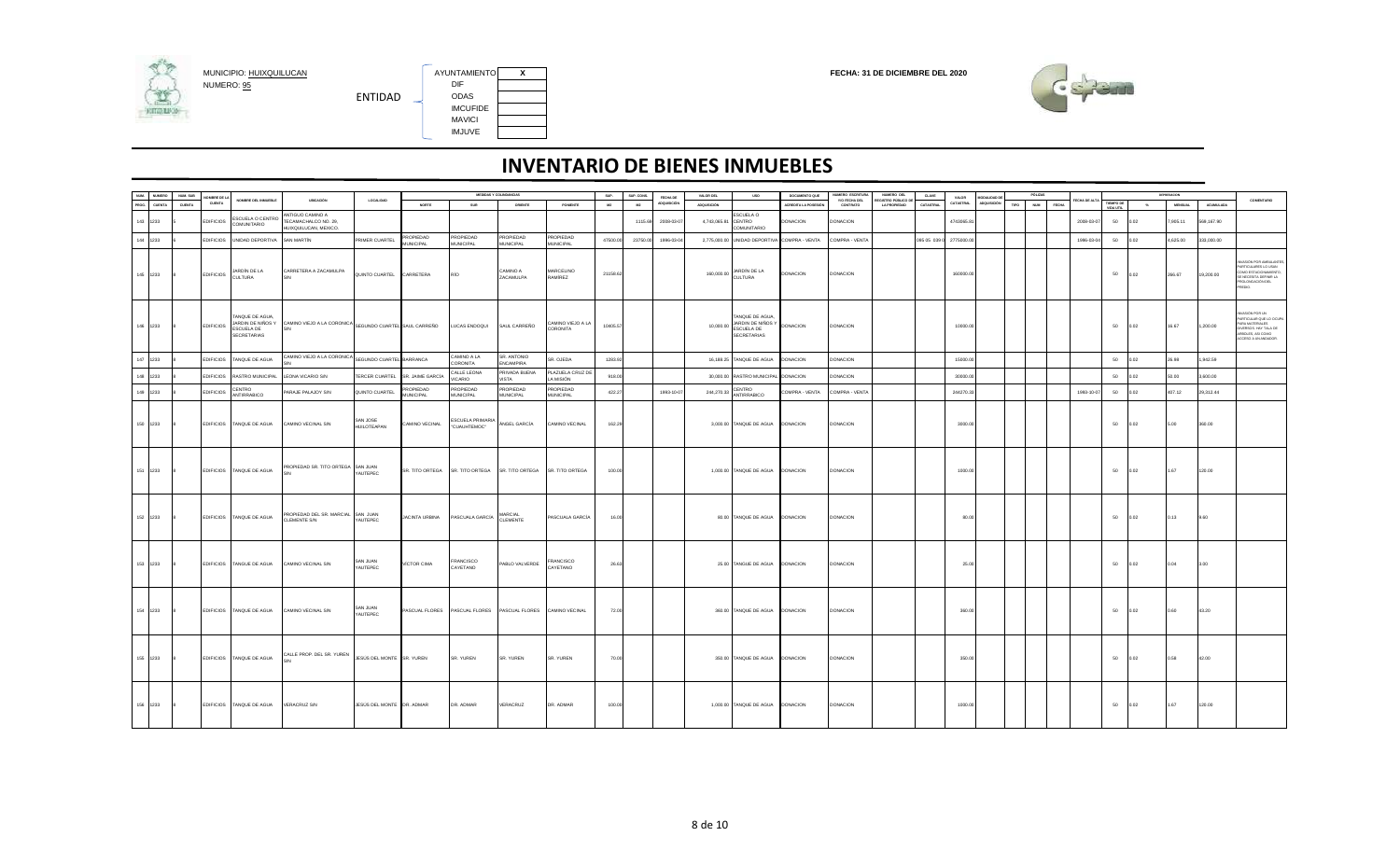

AYUNTAMIENTO X<br>DIF IMCUFIDE IMJUVE



|               | <b>NUMERO</b> | NUM. SUB     | OMBRE DE LA |                                                    |                                                                               |                                |                      |                                  | MEDIDAS Y COLINDANCIAS                                                       |                                                          | SUP.    | SUP. CONS. | FECHA DE          | VALOR DEL          | <b>USO</b>                                             | DOCUMENTO QUE        | NUMERO ESCRITURA          | NUMERO DEL                                 | CLAVE                   | VALOR     | MODALIDAD DE | PÓLIZAS        |               |                               |               | DEPRESACION    |           |                                                                                                                                                 |
|---------------|---------------|--------------|-------------|----------------------------------------------------|-------------------------------------------------------------------------------|--------------------------------|----------------------|----------------------------------|------------------------------------------------------------------------------|----------------------------------------------------------|---------|------------|-------------------|--------------------|--------------------------------------------------------|----------------------|---------------------------|--------------------------------------------|-------------------------|-----------|--------------|----------------|---------------|-------------------------------|---------------|----------------|-----------|-------------------------------------------------------------------------------------------------------------------------------------------------|
| NUM.<br>PROG. | CUENTA        | CUENTA       | CUENTA      | NOMBRE DEL INMUEBLE                                | UBICACIÓN                                                                     | <b>LOCALIDAD</b>               | <b>NORTE</b>         | SUR                              | ORIENTE                                                                      | PONENTE                                                  | M2      | M2         | ADQUISICIÓN       | <b>ADQUISICIÓN</b> |                                                        | ACREDITA LA POSESIÓN | Y/O FECHA DEL<br>CONTRATO | REGISTRO PÚBLICO DE<br><b>LA PROPIEDAD</b> | CATASTRAL               | CATASTRAL | ADQUISICIÓN  | TIPO NUM FECHA | FECHA DE ALTA | <b>TIEMPO DE</b><br>VIDA UTIL | $\sim$ $\sim$ | <b>MENSUAL</b> | ACUMULADA | COMENTARIO                                                                                                                                      |
|               | 157 1233      | 8            |             | EDIFICIOS TANQUE DE AGUA                           | MANUEL ÁVILA CAMACHO S/N<br>BEL MONTE PROPIEDAD                               |                                |                      | PROPIEDAD<br>PRIVADA             | PROPIEDAD<br>PRIVADA                                                         |                                                          | 82.50   |            |                   |                    | 1,125.00 TANQUE DE AGUA DONACION                       |                      | <b>DONACION</b>           |                                            |                         | 1125.00   |              |                |               | 50                            | 0.02          | 1.88           | 135.00    |                                                                                                                                                 |
|               | 158 1233      |              |             | EDIFICIOS COMERCIAL (<br>LECHERÍA LICONSA)         | EDIFICIO PUBLICO O EN EL CENTRO DEPORTIVO<br>CHULUHUAYA S/N                   | JESÚS DEL MONTE DEPORTIVO EL   | CENTRO<br>CHULUHUAYA | PROPIEDAD<br>PRIVADA             | PROPIEDAD<br>PRIVADA                                                         | PROPIEDAD<br>PRIVADA                                     | 241.80  |            |                   |                    | EDIFICIO PUBLICO O<br>COMERCIAL (<br>LECHERÍA LICONSA) | <b>DONACION</b>      | <b>DONACION</b>           |                                            |                         |           |              |                |               | 50                            | 0.02          | 0.00           | 0.00      |                                                                                                                                                 |
|               | 159 1233      | $\mathbf{R}$ |             | EDIFICIOS TANQUE DE AGUA                           | EBANO S/N                                                                     | LA RETAMA                      | PROPIEDAD<br>PRIVADA | D.F.                             | CALLE EBANO                                                                  | CALZADA<br>VOLUNTAD                                      | 1071.34 |            | 1984-06-04        |                    | 9,100.50 TANQUE DE AGUA DONACION                       |                      | <b>DONACION</b>           |                                            |                         | 9100.50   |              |                | 1984-06-04    | 50                            | 0.02          | 15.17          | 1,092.06  |                                                                                                                                                 |
|               | 160 1233      | 8.           |             | PARQUE<br>EDIFICIOS RECREATIVO Y<br><b>LICONSA</b> | ARMAS S/N                                                                     | SAN FERNANDO BARRANCA          |                      | CALLE ESPOLETAS CALLE ARMAS      |                                                                              | <b>BARRANCA</b>                                          | 5640.00 |            |                   |                    | 20,000.00 PARQUE<br>RECREATIVO                         | <b>DONACION</b>      | <b>DONACION</b>           |                                            |                         | 20000.00  |              |                |               | 50                            | 0.02          | 33.33          | 2,400.00  | EALIZARON UN ACCESO<br>CONSISTENTE EN ANDADOR<br>Y ESCALERAS, ASÍ COMO<br>CASAS HABITACIÓN.                                                     |
|               | 161 1233 8    |              |             | EDIFICIOS MERCADO                                  | AV. SAN FERNANDO S/N                                                          | SAN FERNANDO                   | PROPIEDAD<br>PRIVADA | PROPIEDAD<br>PRIVADA             |                                                                              | AV. SAN FERNANDO CALLE ZITACUARO                         | 1020.00 |            | 1976-07-01        |                    | 10,000.00 MERCADO                                      | <b>DONACION</b>      | <b>DONACION</b>           |                                            |                         | 10000.00  |              |                | 1976-07-01    | 50 0.02                       |               | 16.67          | 1,200.00  |                                                                                                                                                 |
|               | 162 1233 8    |              |             | EDIFICIOS MERCADO                                  | H. GALEANA S/N                                                                | PRIMER CUARTEL ALONSO          |                      |                                  | CALLE DELICIAS CALLE H. GALEANA ANACLETA CRUZ,                               |                                                          | 963.23  |            | 869.54 1980-11-06 |                    | 180,000.00 MERCADO                                     | <b>DONACION</b>      | <b>DONACION</b>           |                                            | 095 01 012 04 180000.00 |           |              |                | 1980-11-06    |                               | 50 0.02       | 300.00         | 21,600.00 | INVASION POR UN LOCAL<br>COMERCIAL, CONSISTENTE<br>EN PALETERIA QUE SE<br>ENCLIETRA ENLA PARTE<br>EXTERIOR DEL MERCADO<br>CON SUP. APROX. 36 M2 |
|               | 163 1233      | 8            |             | EDIFICIOS AUDITORIO                                | CARR. SANTA CRUZ - SAN<br>CRISTÓBAL TEX. S/N                                  | SAN JOSE<br><b>HUILOTEAPAN</b> | <b>GUTIÉRREZ</b>     | SANTILLAN                        | SUSANA MORENO VICTORIO MORENO SUSANA MORENO JULIO MORENO<br><b>GUTIÉRREZ</b> | <b>GUTIÊRREZ</b>                                         | 985.25  |            |                   |                    | 59,502.21 AUDITORIO                                    | <b>DONACION</b>      | <b>DONACION</b>           |                                            |                         | 59502.21  |              |                |               | 50                            | 0.02          | 99.17          | 7,138.11  |                                                                                                                                                 |
|               | 164 1233      |              |             |                                                    | EDIFICIOS LECHERIA LICONSA CARRETERA A AGUA BENDITA SEGUNDO CUARTEL CARRETERA |                                |                      |                                  |                                                                              | SRA. ELENA GARCIA CARRETERA AGUA SR. ALBERTO NAVA 787.20 |         |            |                   |                    | 15,000.00 LECHERIA LICONSA DONACION                    |                      | <b>DONACION</b>           |                                            |                         | 15000.00  |              |                |               |                               | 50 0.02       | 25.00          | 1,800.00  | SE DETECTA QUE UN<br>PARTIULAR LO UTILIZA<br>COMO ESTACIONAMIENTO,<br>SE REQUIERE<br>LEVANTAMIENTO<br>TOPOGRÁFICO                               |
|               |               |              |             | 165 1233 8 EDIFICIOS DELEGACIÓN                    | AV. 16 DE SEPTIEMBRE S/N                                                      | SANTIAGO<br>YANCUITLALPAN      | AV. MEXICO           | MARIO PÉREZ DEL AV. 16 DE<br>RÍO | SEPTIEMBRE                                                                   | GIL VILLAR,<br>MARCELINO<br>ROMERO                       | 837.00  |            |                   |                    | 16,864.00 DELEGACIÓN                                   | <b>DONACION</b>      | <b>DONACION</b>           |                                            |                         | 16864.00  |              |                |               | 50                            | 0.02          | 28.11          | 2,023.68  |                                                                                                                                                 |